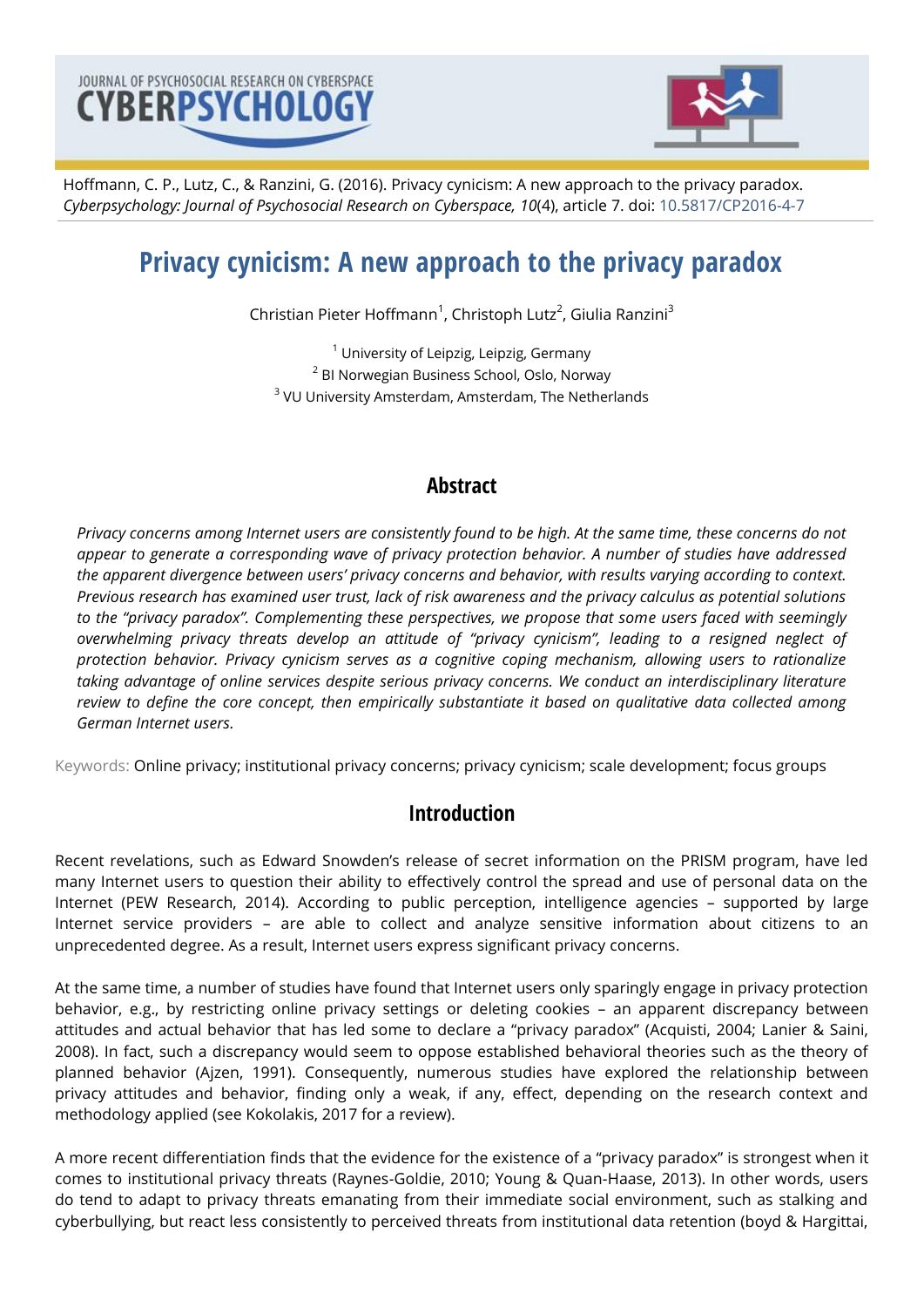2010). As a result, commercial service providers criticized for their privacy policies, such as Google, Facebook or Apple, still dominate consumer markets, while less privacy-intrusive services, such as TOR or alternative search engines, fail to reach significant market penetration.

In this paper, we will address previous studies framing the "privacy paradox" as a divergence between attitudes and behavior related to (online) privacy (Barnes, 2006; Tufekci, 2008). We will review theoretical perspectives applied to the phenomenon and develop a complementary explanation. By introducing the concept of "privacy cynicism", we will strengthen the argument that, even when it comes to institutional privacy threats, users' attitudes and behavior do not diverge. Rather, users develop attitudes to cope with the specific challenges of institutional privacy threats. More specifically, we will argue that some users develop attitudes of privacy cynicism, in order to avoid cognitive dissonance (Festinger, 1957). We define privacy cynicism as an *attitude of uncertainty, powerlessness and mistrust towards the handling of personal data by online services, rendering privacy protection behavior subjectively futile*.

We will describe Internet users' development of privacy cynicism attitudes as a coping mechanism, allowing for the rationalization of apparent disparities between subjective concerns and observable behavior. Thereby, the consideration of privacy cynicism attitudes complements previous explanations for apparent paradoxes in the context of institutional privacy threats. The paper will develop the privacy cynicism concept based on a literature review and illustrate it based on qualitative data collected in focus groups with German Internet users in late 2014.

#### **Theoretical Background**

**Privacy concerns and behavior**. The question as to why users choose to disclose significant amounts of personal data on the Internet despite reporting privacy concerns has long been at the heart of privacy research. The concept of a "privacy paradox", initially formulated by Susan Barnes (2006) to define the perplexing divide between privacy-concerned adults and self-disclosing digital teenagers, has evolved to incorporate discrepancies between individual attitudes and behavior when it comes to (online) privacy (Tufekci, 2008). A number of studies have found privacy concerns (attitude) to exert only a weak, if any, effect on online self-disclosure or protection behavior (behavior) (Dienlin & Trepte, 2015; Kokolakis, 2017).

In order to explain this "privacy paradox", scholars have developed several interpretations as to why individuals would disclose private information despite pronounced privacy concerns. Lee, Park and Kim (2013) have grounded their approach on the concept of a **privacy calculus**, i.e. a rational decision individuals take about disclosing personal information on the Internet when weighing benefits against costs and potential risks. Under this approach, the decision to disclose information relies heavily on individual sensitivities towards what is perceived as privacy invasive (Hurwitz, 2013). The privacy calculus explanation is also heavily contingent upon users' level of awareness and understanding of the benefits and risks associated with any online action, or transaction.

A second theoretical approach to explaining online self-disclosure despite privacy concerns focuses on **user trust**, i.e. "a psychological state comprising the intention to accept vulnerability based upon positive expectations of the intentions or behaviors of another" (Rousseu, Sitkin, Burt, & Camerer, 1998, p. 395). In this view, users do not necessarily consider and evaluate the specific risks and benefits of an online transaction. Rather, they form generalized expectations towards transaction partners (Bhattacharjee, 2002; McKnight, Choudhury, & Kacmar, 2002), akin to a heuristic, allowing for a more carefree reliance on the trustee. This approach complements the privacy calculus-perspective by considering both cognitive and affective motives for online self-disclosure (Krasnova, Spiekermann, Koroleva, & Hildebrand, 2010). Nonetheless, while trust represents a key prerequisite for the establishment and growth of online services (Hoffman, Novak, & Peralta, 1999; Jarvenpaa, Tractinsky, & Vitale, 2000), there is little evidence indicating that users actually trust those services they disclose personal information on or to, such as social network sites (SNS; Klara, 2016; Young & Quan-Haase, 2013).

A third explanation for why individuals disclose personal information despite pronounced privacy concerns is to be found in their **lack of risk-awareness** and missing knowledge related to the potential harm associated with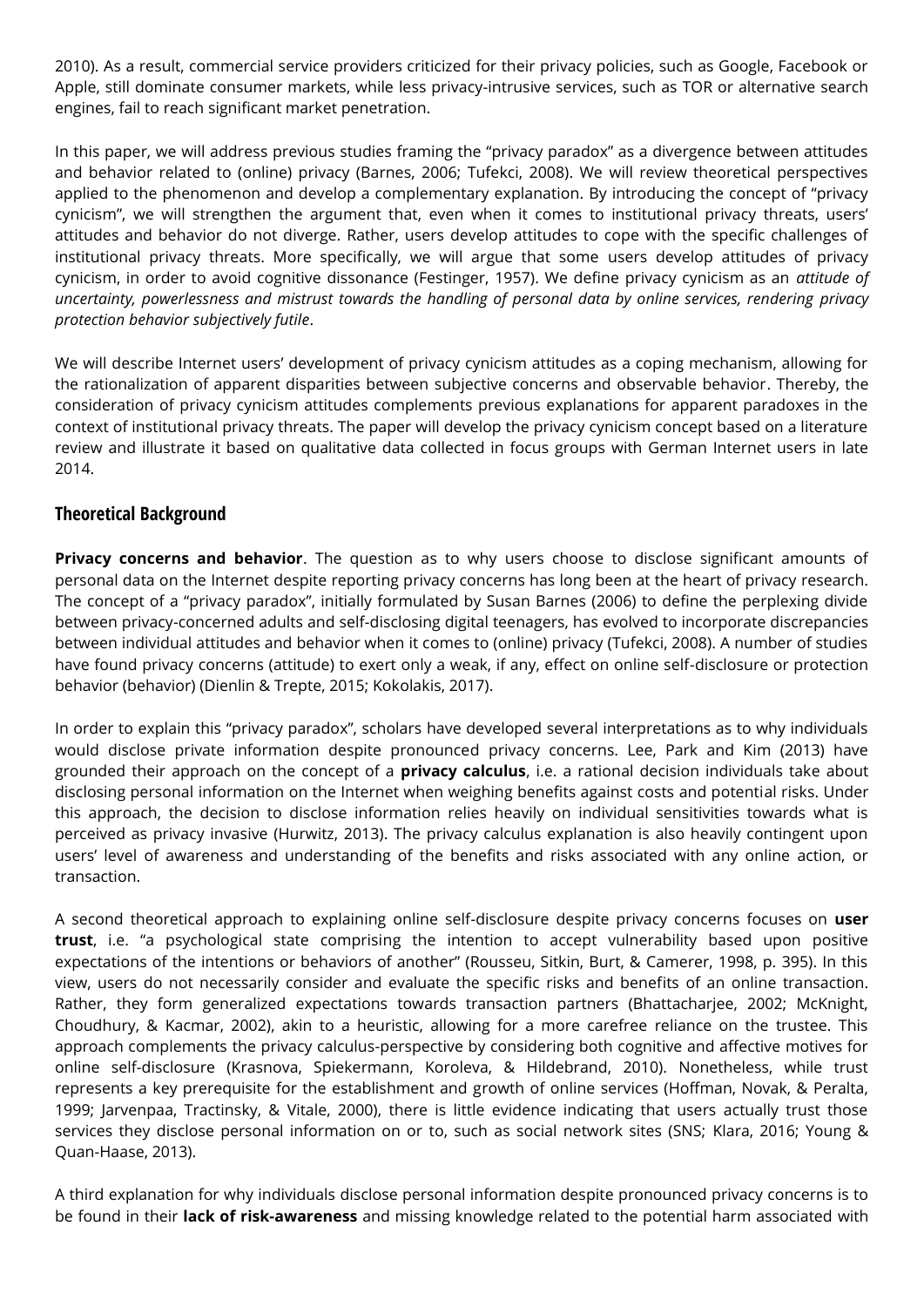online self-disclosure. According to this view, many users simply lack understanding and awareness of online privacy risks (Bartsch & Dienlin, 2016; Hoofnagle, King, Li, & Turow, 2010; Trepte et al., 2015). Such a lack of understanding and awareness may be due to users' digital skills, or lack thereof (Dienlin & Trepte, 2015; Park, 2013). The sociological literature on online skills suggests that privacy behavior and digital literacy or skills are related. For example, boyd and Hargittai (2010) conducted a longitudinal survey with more than 1000 first-year students (mostly 18 or 19 years old) at the University of Illinois Chicago. They found that within one year, these students became more aware of the Facebook privacy settings and modified them more often, indicating learning effects. The authors showed that highly skilled Facebook users modified their privacy settings more frequently than less skilled users.

In a subsequent study, Hargittai and Litt (2013) looked at young users' privacy behavior in the job search context, finding "that women, Whites, and those with higher Internet privacy skills are more likely to manage selfpresentation online actively" (p. 43). Park (2013) came to similar conclusions and found a positive effect of three literacy dimensions (technical familiarity, surveillance awareness and policy awareness) on privacy protection behavior. Thus, general Internet skills and, more specifically, privacy skills or literacy might be a better predictor of privacy behavior than privacy concerns. Yet, a recent study on privacy literacy (Bartsch & Dienlin, 2016) reveals that most users' privacy literacy is low (with little variance in privacy literacy) and that its effect on (social) privacy behavior is weak.

Some scholars have pointed out that current Internet applications, such as SNS, are associated with a puzzling variety of privacy threats, such as social, psychological or informational threats (Dienlin & Trepte, 2015), growing ever more challenging for users to navigate. Young and Quan-Haase (2013) have shown that users' social privacy concerns are more pronounced than their institutional privacy concerns. Accordingly, users more readily adapt their protection behavior to social than institutional privacy concerns. As social privacy concerns revolve around user behavior, they may be more accessible and easy to understand for users, again highlighting the importance of awareness and understanding. Similar results have been found in the German context, where the privacy paradox has been demonstrated for both social and institutional privacy concerns (Krasnova, Veltri, & Günther, 2012).

To summarize, while the privacy paradox has been confirmed in a range of studies, some examinations did find a significant albeit weak effect of privacy concerns on online behavior (Kokolakis, 2017). Thus, the empirical evidence on the "privacy paradox" is as mixed as the theoretical perspectives applied are varied. According to Kokolakis (2017), who carried out a systematic review of the privacy paradox literature and considered 51 articles, more studies find evidence for the paradox than not. However, with more and more intervening variables being taken into consideration, the evidence for a pronounced paradox appears to be weakening over time. As the wealth of data and theoretical perspectives applied to privacy concerns and behavior expands, the "privacy paradox" may ultimately disappear (cf., Dienlin & Tepte, 2015).

To further contribute to our understanding of discrepancies between reported privacy concerns and protection behavior, this study will put forward a new concept, complementing the approaches outlined above: privacy cynicism. We argue that limitations to users' Internet literacy and skills prevent numerous users from carefully weighing the benefits of an online transaction against its potential costs (privacy calculus). While user trust could explain why institutional privacy risks are discounted by users, there is little evidence for a sufficient level of trust in data-intensive online services, such as SNS. In fact, the questionable reputation of large Internet services, such as Facebook or Google, would imply widespread mistrust and institutional privacy concerns (Klara, 2016). Persistently high levels of online privacy concerns also limit the explanatory power of lacking risk awareness for the "privacy paradox".

In summary, users' lack of privacy protection behavior as well as persistent and widespread online selfdisclosure despite high levels of institutional privacy concerns remains a phenomenon in need of theoretical scrutiny. In the next segment, we will propose privacy cynicism as a new, complementary explanation for the "privacy paradox", incorporating some of the arguments put forth above.

**Privacy cynicism.** Users trying to weigh the benefits of online transactions against their potential costs but lacking the ability to fully grasp institutional privacy risks could be expected to refrain from online self-disclosure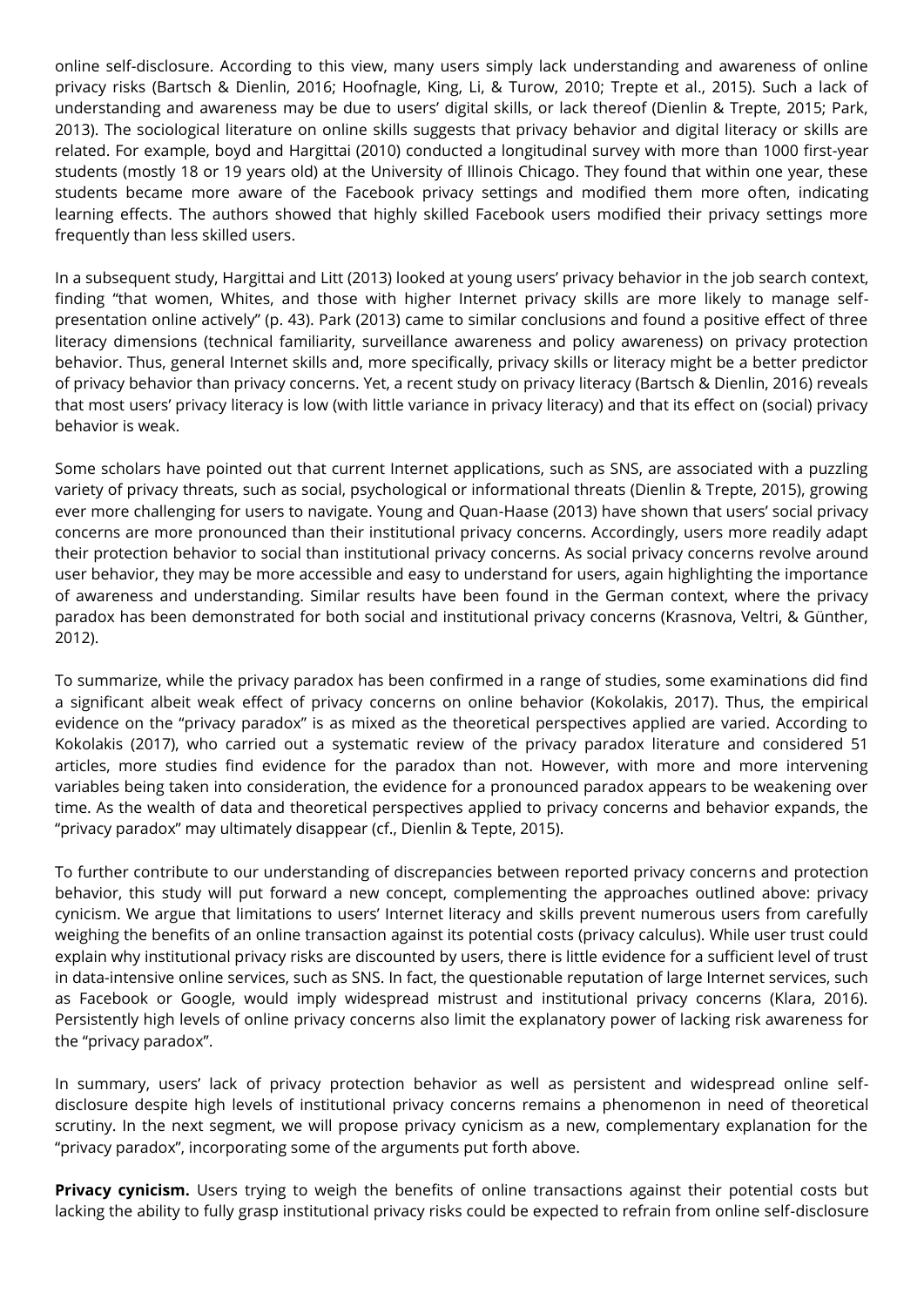and/or engage in protection behavior. After all, a lack of Internet skills or literacy would render extensive protection behavior too cumbersome, but at the same time would also increase the subjective risk associated with online transactions – and thereby aggravate privacy concerns. Interestingly, a recent study by Dienlin and Metzger (2016) reveals that Facebook self-efficacy is associated with higher self-withdrawal from the platform. Thereby, high-skilled users react to privacy concerns by applying avoidance strategies. At the same time, the study shows that perceived benefits are a strong driver of online self-disclosure. So what can (low-skilled) users do, if trapped between unclear and unmanageable privacy risks on the one hand and the promise of tantalizing service benefits on the other hand? How can transactions be carried out in agreement with assumed but barely understood risks and the associated concerns? Would engaging in risky online transactions despite risk awareness not result in cognitive dissonance (Festinger, 1957)?

We propose that the concept of cynicism, applied to privacy, might help in our understanding why individuals make extensive use of online services while avoiding privacy protection behavior despite significant privacy concerns and, in many cases, despite a lack of Internet skills. More specifically, we propose that *privacy cynicism* represents a cognitive coping mechanism for users, allowing them to overcome or ignore privacy concerns and engage in online transactions (and self-disclosure) without ramping up privacy protection efforts.

Similar to the trust construct, cynicism has been explored primarily in dyadic relationships – cynicism is typically directed towards a significant other, an interaction partner. A frequently cited element of cynicism is the speculation or intuition on the interaction partner's motives (Mills & Keil, 2005). Generally, cynicism entails the assumption that the interaction partner is motivated by self-interests divergent from one's own. Therefore, the interaction partner might try to take advantage of or mislead the person concerned. As the trust concept is based on an assumption of competence, benevolence and integrity (Bhattacharjee, 2002; McKnight et al., 2002), cynicism implies a certain level of mistrust, even antagonism (Almada et al., 1991).

Cynicism is typically associated with both uncertainty and limited power or even powerlessness: First, the person concerned has to be unsure about the other's motives in order to resort to cynicism. For example, if the hostility of the other party is a known fact, it would not be cynical to mistrust or question his/her actions or statements. Second, if the person concerned could fully control the interaction partner, he or she would not need to be concerned about its motives and actions (i.e., would not need to resort to cynicism).

Cynicism has been studied in a number of contexts besides psychology (Smith & Pope, 1990). One field of application is organization studies and human relations research, focusing on employee cynicism towards employers (Dean, Brandes, & Dharwadkar, 1998). Organizational change and restructuring efforts have been shown to be especially prone to employee cynicism, as employees are largely dependent upon their employer, vulnerable to opportunistic behavior and uncertain or skeptical about employer motives and rhetoric. Workplace cynicism has been linked to burnout, specifically in the context of social work (Salanova, Llorens, Garcia-Renedo, Burriel, & Bresc, 2005). Other studies have focused on a particular occupational context, such as a slew of studies on "police cynicism" displayed towards both the organization/employer, the efficacy of the task and institutions (such as the law) (cf., Langworthy, 1987; Regoli, 1976). In communication research, a number of studies have focused on citizen cynicism towards political institutions or the media (cf. Cappella & Jamieson, 1996; Valentino, Beckmann, & Buhr, 2001). Depending on context and application, cynicism has been defined as a trait, an attitude (general or specific) or a belief (Andersson, 1996; Dean et al., 1998).

In all of the mentioned research contexts, cynicism has been shown to function as a coping mechanism in adverse circumstances – such as doing a job or fulfilling a role despite uncertainty, powerlessness and mistrust. Working as a reactive force, and stemming from pessimistic expectations of other individuals, authority or society at large, cynicism invokes a level of resignation that allows individuals to discount risks or concerns without ignoring them (Kanter & Mirvis, 1989). Similar to trust, cynicism lets individuals face uncertainty and take on risk, but not due to favorable estimations of the significant other, quite the opposite. By acknowledging a lack of power over the situation, individuals do not discount the risk inherent in an interaction, but ascribe the responsibility for possible (or even likely) harm to forces outside of individual control. Inaction in the face of risk, thereby, becomes a rationally as well as affectively defensible choice. We propose that the concept of cynicism can be applied to online self-disclosure and institutional privacy threats, in particular. Despite corporate rhetoric, user trust in large online service providers is quite limited (Lutz & Strathoff, 2013). High levels of privacy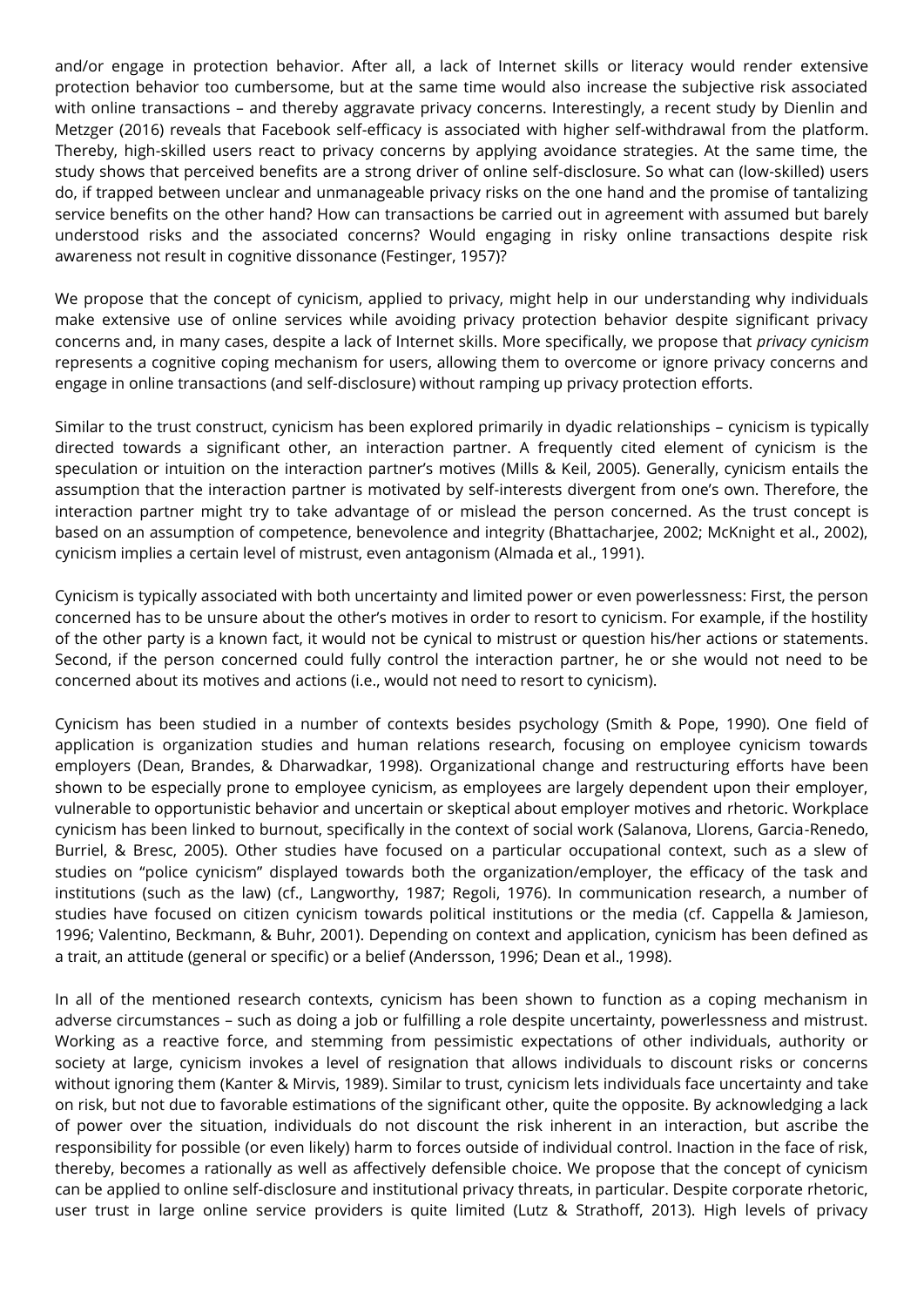concerns indicate mistrust and skepticism towards the integrity and benevolence of online services. At the same time, users – low-skilled users in particular – have very little control over corporate actions and the handling of personal data by online services.

We define "privacy cynicism" as *an attitude of uncertainty, powerlessness and mistrust towards the handling of personal data by online services, rendering privacy protection behavior subjectively futile*. An attitude of privacy cynicism can be understood as a cognitive coping mechanism in the context of the "privacy paradox" because it allows fearful, low-skilled users to take advantage of the desired online services without cognitive dissonance since privacy protection behavior can be rationalized as useless or ineffective. Given this definition, we would expect privacy cynicism attitudes to be negatively related to Internet literacy, privacy protection skills and self-efficacy (cf., Milne, Labreque, & Cromer, 2009; Park, 2013), as high-skilled users should feel less powerless vis-à-vis service providers. Just as the trust concept has been differentiated into trusting dispositions and trusting beliefs (McKnight et al., 2002), it could be argued that privacy cynicism combines elements of both a trait and state, as individuals may be more or less cynical by nature, but may also develop varying levels of cynicism over time due to specific perceptions and experiences. These relationships and differentiations go beyond the scope of this initial analysis, though. In the following pages, we proceeded to empirically explore the phenomenon of privacy cynicism to substantiate the concept. In the conclusion, we will then propose a nomological network of the concept.

# **Methods**

In late 2014, we conducted focus groups and online discussion groups with a wide range of Internet users, discussing Internet use and online participation in Germany. 96 users participated in the focus groups which took place in September 2014. Twelve focus groups were carried out, with eight participants per group. The aim of this study was to discuss and explore German Internet users' Internet use and online participation. Six focus groups took place in Berlin and six in Frankfurt. Each focus group was composed of a different age and social profile. The groups were recruited based on a representative typology of German Internet users that differentiates seven distinct user types or Internet milieus (DIVSI, 2012). This milieu categorization goes back to the "Sinus-Milieus®", which were developed in the 1980ies by the German market and social science research company Sinus. Subsequently, the Sinus-Milieus® were applied in many contexts and for various questions, mainly in the German-speaking world [Gröger, Schmid and Bruckner (2011) offer a summary in English, and Otte (2004) evaluates the typology in German].

Two of the seven types can be categorized as digital outsiders: elderly people who hardly use the Internet and are cautious and inexperienced in using Internet applications. These types were analyzed with one focus group each. The remaining five types are characterized by more open attitudes towards the Internet. They can be categorized as either digital natives or digital immigrants (Prensky, 2001) and were analyzed with two focus groups each. Appendix A gives an overview of the seven milieus and Figure A1 shows a graphical depiction (in German). The focus groups were moderated by two experienced employees of a cooperating German social research institute. Four additional members of the research team observed the conversations but did not actively intervene during the discussions.

For the online discussion groups, an additional 18 individuals were recruited to participate based on the same sampling scheme to compensate for the higher drop-out rate of online groups. Thereby, 38 representatives each of the digital natives, immigrants, and outsiders initially participated in the online discussion groups, which ran over the course of ten days in the beginning of October 2014. We used a dedicated qualitative research platform (Kernwert, [http://www.kernwert.com/\)](http://www.kernwert.com/) for the online discussion groups and two members of the research team moderated the online discussion groups after a detailed training session by the platform provider. Each day, participants carried out a small task, such as describing their daily Internet use or discussing a negative (*I do not participate online because I'm afraid of losing control over my personal data*) and a positive statement (*I participate online because I can learn something and useful and because I can help others*) with the other participants in the online discussion groups. A detailed description of the focus groups and online discussion groups as well as the results of the overall projects is available in Hoffmann, Lutz, & Poëll (2015). In total, 18 participants did not finish all tasks so that eventually, the data of 96 active members of the online discussion groups were considered for analysis.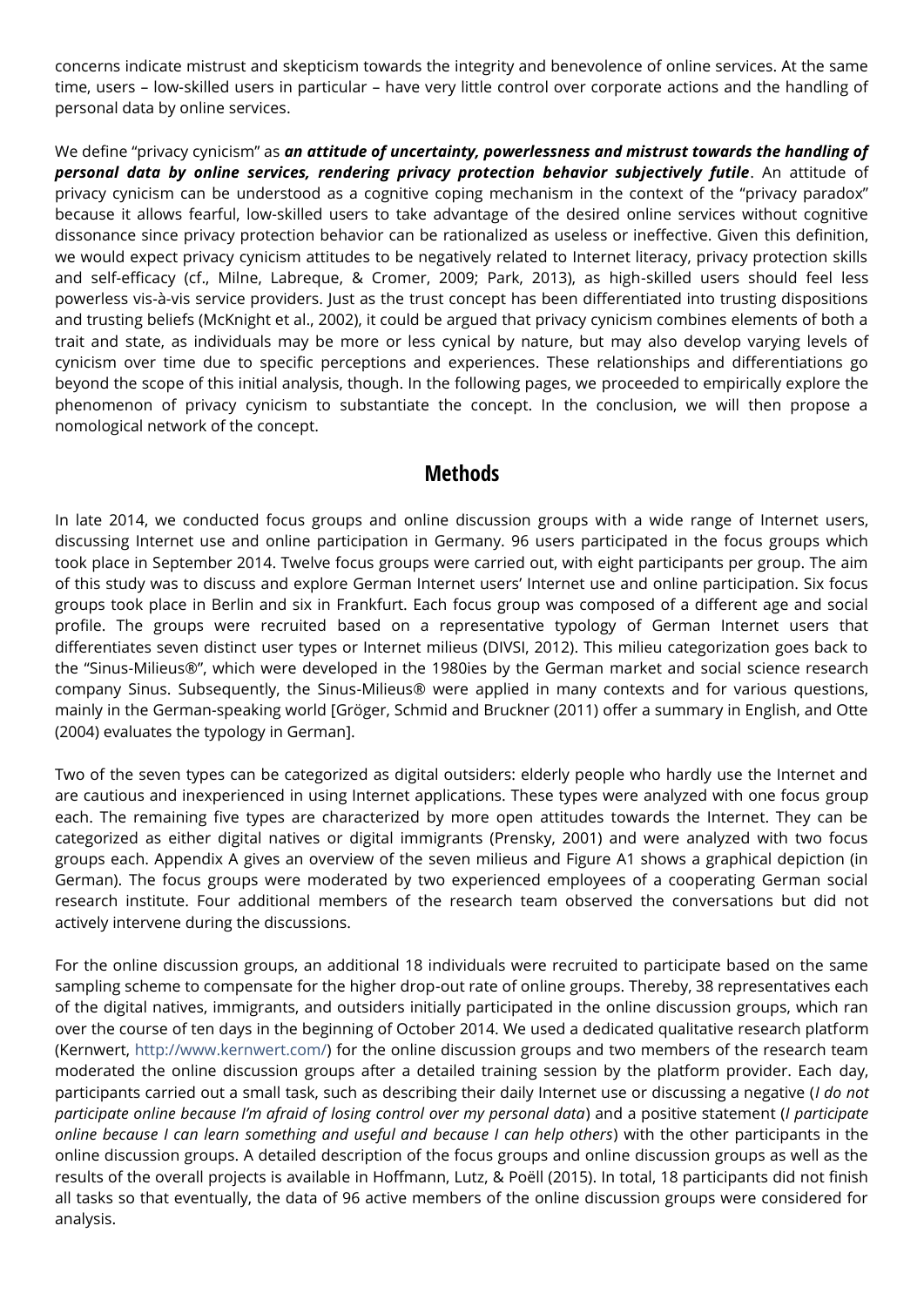The focus groups were recorded on video and audio and transcribed. Three members of the research team, all experienced communication science researchers, each scanned all focus group transcripts and online discussion group log files independently for statements referring to online privacy. We relied on the focus group guideline as the main structuring element (Appendix C), inspired by current focus group studies (e.g., Hargittai, Neuman, & Curry, 2012). The identified statements were initially categorized as referring to privacy attitudes or behavior. In a second step, statements were selected and coded if they were found to refer to aspects of cynicism as identified in the literature review described above. The resultant subset was discussed by the research team, which agreed upon a division or merging of categories where necessary. The resultant four categories are discussed below, substantiated by illustrative quotes. The original quotes were in German and translated to English for this article (original German wording in Appendix A).

### **Results**

During the focus group discussions of online privacy, Internet use and online participation, we identified four recurring themes that all indicate elements of privacy cynicism corresponding with elements of cynicism identified in the literature: uncertainty and insecurity, loss of control/powerlessness, mistrust, and resignation.

A number of comments refer to *insecurity and uncertainty* when it comes to Internet use and online privacy, across all milieus considered: *"I think, as soon as you do anything online, you will leave traces of data, and people who want to find out about you will do so – even if I didn't want to publish that information. So it's really no use being afraid of sharing data."* (Q1) Many participants reported a lack of understanding, particularly those less skilled and experienced. In these instances, users feel helpless when faced with little understood sinister forces threatening online privacy: *"People like us who use Facebook and shop online etc. have already divulged so much information, so any hacker could do you harm. So, I don't really care what I post online, I am just one among many and the risk is unavoidable. Although I would prefer not to be part of the Internet, but that's simply not possible nowadays".* (Q2) This lends support to the notion that user skills and self-efficacy may be negatively related to privacy cynicism.

*Powerlessness* or loss of control is another important recurring theme. Faced with overwhelming forces – or corporations/services – shaping the Internet, many users feel they can't really affect the use and spread of personal data: *"A couple of days later I read in the media that PayPal had been hacked or something. I was left with the feeling 'you better should have left that be'. By now, so many of my data are buzzing around online, I really can't reverse that. In my opinion, nobody who uses eBay, Amazon or a service like that has any control."* (Q3) Again, this element of cynicism is closely related to a lack of efficacy: "I always hesitated to participate online and share data. *But even if you try to avoid that, for example by using nicknames, you still can be tracked, your connection from which you connect to the Internet, how long you visit which pages etc. You reveal data that you really don't want to share. In the end, you can't really influence that if you're not an expert."* (Q4)

Interestingly, among more savvy Internet users, we found indications that literacy may not necessarily be negatively related to cynicism. Higher levels of risk awareness may lead some skilled users to more readily resort to resignation: *"I think control, for a regular citizen, is hypocrisy, just so we can feel better. Just among the people I know, because I work on PCs, I have access to so much personal data. People tell me how important it is to have security software and all that so their data are secure. But then they share their passwords, credit card details and anything I want. I you are inexperienced, you can live in the illusion that your data are secure. If you are experienced, you know that it's simply too much effort to encode everything."* (Q5)

Many participants described feelings of *mistrust* towards those agents shaping the online environment, including large online service providers: *"Who seriously believes you have control over your data online? Every movement, every click is recorded by someone, analyzed. All data are used to make money in some way or another, to gain power, to instill fear or control."* (Q6) Again, users speculate about selfish and sinister motives of these agents – an attitude prevalent among both high- and low-skilled participants. Past negative experience appears to increase the salience of this cynicism-element: *"It's an illusion to think you can protect yourself. You received junk mail even before the Internet existed, although you never shared you address. Everybody who has a Facebook account, online banking or eBay has lost his or her data to those data collectors."* (Q7) While mistrust towards service providers is a common occurrence, many users also voice skepticism regarding the motives of other users: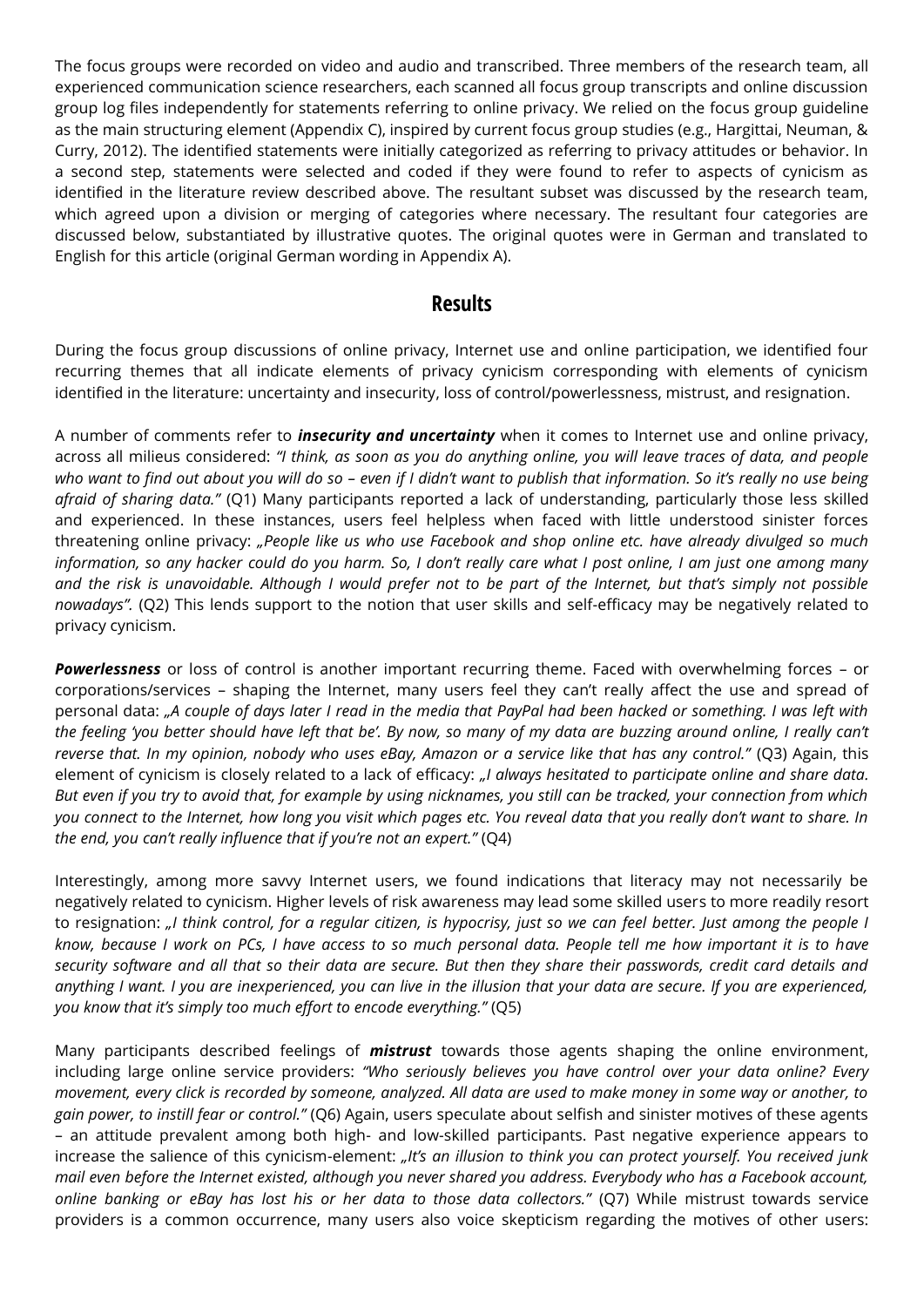*"Common users like us who do online shopping, plan vacations, book flights, do online banking, social networks, emails, VoIP etc. have left such a large virtual data footprint and revealed so many data that shrewd users or those who want to use your data can access it without problem."* (Q8)

Finally, mistrust towards online services, insecurity and a feeling of powerlessness come together in an attitude of *resignation*. A number of participants flat-out state that privacy protection is futile, which in turn to leads to more open, possibly even careless self-disclosure practices: "I'm quite careless with my data. It's illogical to think *that you can somehow obfuscate your digital footprint given the number of activities we do online. You would have to become some kind of dropout living in the mountains."* (Q11) Some feel that there is no viable alternative to using the Internet and large online services, and that these services cannot be controlled and personal data cannot effectively be protected: *"You can't really get along without the Internet, it takes ever more space in your daily live, respectively: you are pulled into it. As a customer in a shop that only offers certain products online or as customer of a bank that pushes you towards an online account. You cannot prevent it."* (Q9)

Thereby, cynical users justify to themselves the fact that they do not even seriously attempt to protect their privacy online, illustrating the role of cynicism as a coping mechanism: "By now, I really don't think much about it *anymore. Sure, you have to be careful. At the same time, you don't have any control over your data. Even if you unsubscribe a service, your data are still out there."* (Q10)

# **Discussion**

Our analysis aims to enrich the current debate on privacy by introducing the concept of privacy cynicism, which we believe could be particularly useful to understand the re-definition of privacy boundaries taking place in the last years, mostly as a response to several scandals involving companies, governments and private user data. While the exposure of institutional programs of data espionage such as PRISM attracted significant media attention and public debate, the online behavior of citizens seems largely unaffected. One possible explanation could be that the shock and outrage of citizens might have blended into a state of resignation, as being online could inevitably be associated with privacy threats.

We have described this attitude as privacy cynicism, defined it based on a literature review and empirically substantiated the concept based on the outcomes of several focus groups. Both high and low-skilled Internet users participating in the focus groups highlighted a mixture of mistrust and feelings of privacy vulnerability as well as powerlessness related to the experience of being online. The concept as developed in this analysis is inspired by the proposition that privacy cynicism might contribute to an explanation of the observed disparities between many users' privacy attitudes and behavior (Acquisti, 2004, Tufekci, 2008). Since digital devices, various online services and usage contexts make the control of privacy settings increasingly complicated, users may be lead to believe any protection effort to be substantially useless.

We describe privacy cynicism as a coping mechanism to an objective situation of risk, where scandals have undermined the trust users invested in service providers and institutions at large (Lutz & Strathoff, 2013). Privacy cynicism allows users to take advantage of online services without trusting their providers and while aware of privacy threats by forming the conviction that effective privacy protection is out of their hand. By ascribing responsibility for foreseeable damage to unavoidable and overwhelming external forces, users avoid cognitive dissonance while engaging in seemingly paradoxical behavior. We propose that privacy cynicism could be particularly critical if combined with low Internet skills and self-efficacy: cynicism might facilitate risky behavior, as opportunities to develop skills or employ protection mechanisms are increasingly forgone. In the long run, cynicism could contribute to another skills divide, where those who are poor in skills only get poorer.

This research represents a first attempt at the conceptualization of privacy cynicism and is hence to be treated essentially as the start of a conversation on a new concept. Future studies will have to further explore the nomological network of the concept (see Figure 1). Given our description above, we propose that privacy cynicism moderates (i.e., weakens) the effect of privacy concerns on protection behavior. In turn, this may facilitate more open and comprehensive online self-disclosure (Metzger, 2004; Kane, Alavi, Labianca, & Borgatti, 2014). Given that the concept of privacy cynicism as developed in this paper focuses on institutional privacy threats, it would be worthwhile to explore its salience and effects in different use contexts, for example by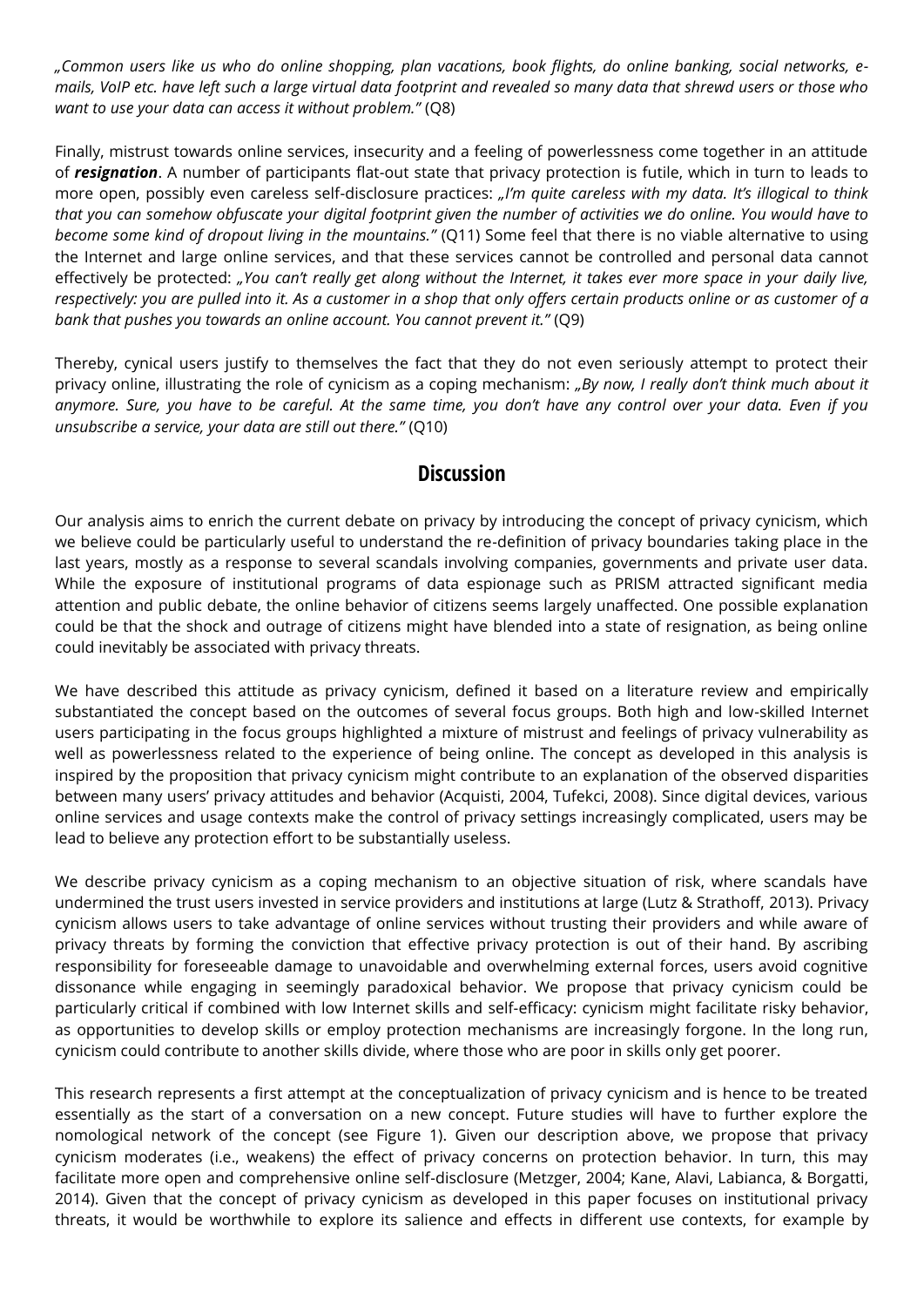comparing services such as e-commerce, online search, SNS etc. In the SNS context, in particular, taking privacy cynicism into consideration could offer interesting insights into the type and amount of self-disclosure users decide to engage in given various levels of cynicism (Dienlin & Metzger, 2016).



*Figure 1.* Nomological network of privacy cynicism.

Future research should also examine the relationship between privacy skills or self-efficacy and cynicism. We propose that privacy self-efficacy might render privacy threats more manageable (Park, 2013), thereby reducing privacy concerns and the need for cynicism (Dinev & Hart, 2005). At the same time, high-skilled users may be more aware of privacy threats (Smith, Dinev & Xu, 2011), which may increase both privacy concerns and the propensity to resort to privacy cynicism. Our focus group data provided evidence of both effects. Taking user efficacy, trust, and cynicism into account may allow for a more comprehensive analysis of the purported "privacy paradox".

While privacy cynicism does have trait-like qualities, negative privacy experiences might aggravate it. Since the privacy cynicism concept emerged, at least in part, as a consequence of scandals of surveillance and data leaks, future studies could approach the matter longitudinally, allowing for a deeper analysis of the evolution of individual perceptions and public discourses on privacy risks, behavior and cynicism. Psychological studies may delve deeper into personal antecedents of cynicism, such as socio-economic variables or personality traits. We describe privacy cynicism as a coping mechanism when faced with privacy threats, yet a range of alternative mechanism may be chose depending on user traits or attitudes (e.g., avoidance or anger).

The concept of privacy cynicism offers interesting implications, both in terms of practice and policy. We would expect dominant service providers with large market shares to engender more privacy cynicism. Moreover, provider reputation should affect privacy cynicisms, as providers with questionable reputations attracting critical public scrutiny but still commanding dominant market shares should increase users' feeling both of mistrust and powerlessness. Large providers, therefore, should be aware that a large user base may not signify user trust or sympathy. As privacy cynicism is a new concept, little is known about the sustainability of business models heavily reliant on user cynicism.

We also believe that institutions and governments should pay attention to privacy cynicism, as individuals who are cynical about their online privacy might not limit their lack of trust to Internet service providers, especially if they feel unprotected or ignored. Cynical attitudes may therefore spread to other domains, such as media or politics. Furthermore, the collective economic and social benefits of digital media may be compromised if ever more extensive use comes at the cost of ever higher levels of user cynicism.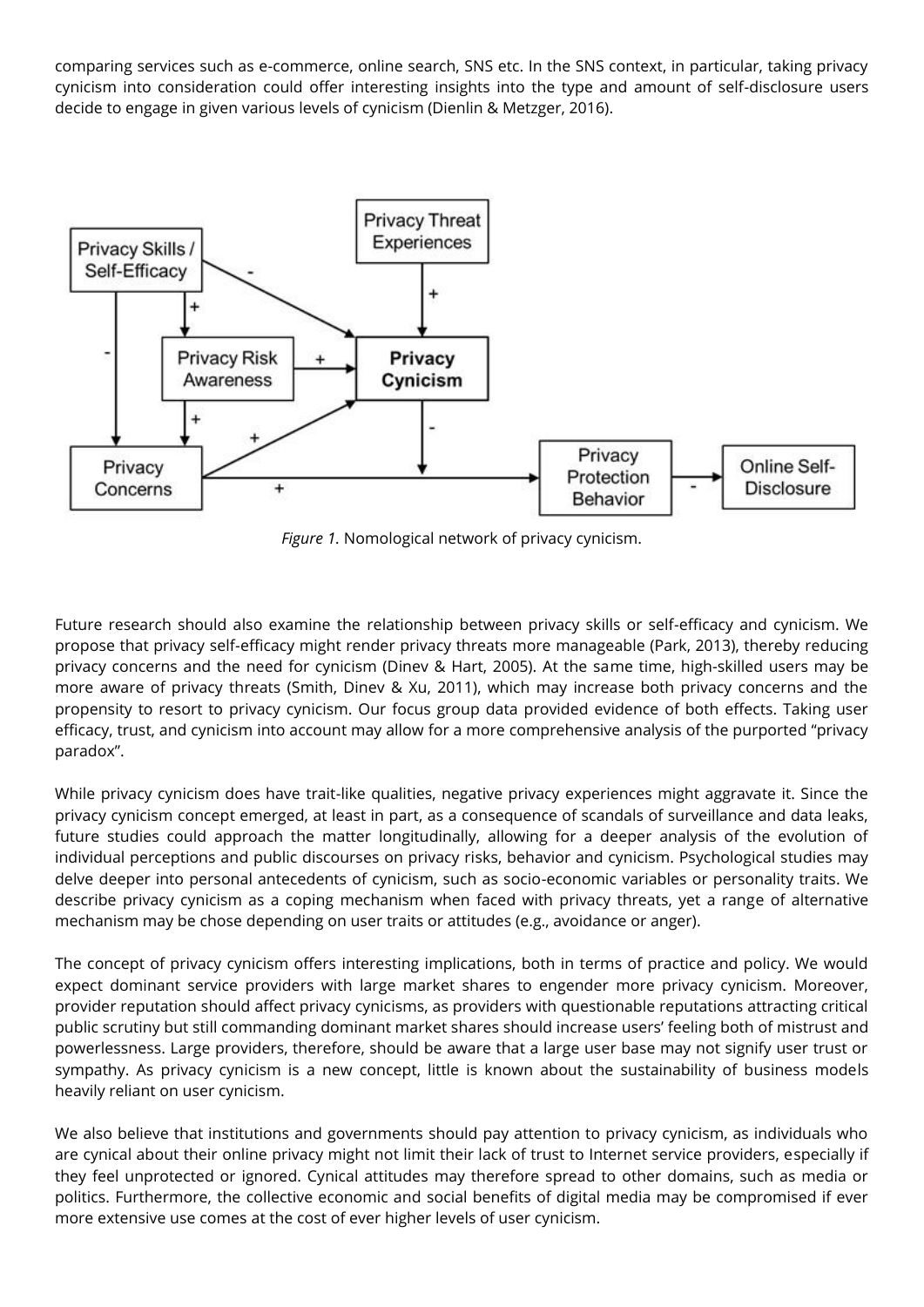As an initial conceptual analysis of privacy cynicism, this study is associated with a number of limitations that invite further research: the results of the focus groups primarily serve to explore and characterize the concept, rather than delve into causal relationship. Quantitative analyses would lend themselves to explorations of the relationships outlined above. As privacy is a concept strongly influenced by culture, we also expect future research to operate cross-culturally. Finally, we believe that privacy cynicism is not only an aspect worthy of investigation as an element affecting online experiences, but an interesting lens through which to interpret the seemingly paradoxical deviation of privacy protection behavior from privacy concerns. Taking privacy cynicism into consideration could provide a psychological understanding that is not based on a disparity between attitudes and behavior, but rather on an adaptation of attitudes to perceived circumstances allowing for an avoidance of cognitive dissonance. We hope to soon extend our research on privacy cynicism, and invite fellow privacy researchers to take the concept into consideration.

## **References**

Acquisti, A. (2004). Privacy in electronic commerce and the economics of immediate gratification. In *Proceedings of the 5th ACM Electronic Commerce Conference* (pp. 21-29). New York, NY: ACM. <http://dx.doi.org/10.1145/988772.988777>

Ajzen, I. (1991). The theory of planned behavior. *Organizational Behavior and Human Decision Processes, 50*, 179– 211. [http://dx.doi.org/10.1016/0749-5978\(91\)90020-T](http://dx.doi.org/10.1016/0749-5978%2891%2990020-T)

Almada, S. J., Zonderman, A. B., Shekelle, R. B., Dyer, A. R., Daviglus, M. L., Costa, P. T., & Stamler, J. (1991). Neuroticism and cynicism and risk of death in middle-aged men: The Western Electric Study. *Psychosomatic Medicine, 53*, 165-175.

Andersson, L. M. (1996). Employee cynicism: An examination using a contract violation framework. *Human Relations, 49*, 1395-1418.<http://dx.doi.org/10.1177/001872679604901102>

Barnes, S. B. (2006). A privacy paradox: Social networking in the United States. *First Monday, 11*(9). <http://dx.doi.org/10.5210/fm.v11i9.1394>

Bartsch, M., & Dienlin, T. (2016). Control your Facebook: An analysis of online privacy literacy. *Computers in Human Behavior, 56*, 147-154.<http://dx.doi.org/10.1016/j.chb.2015.11.022>

Bhattacherjee, A. (2002). Individual trust in online firms: Scale development and initial test. *Journal of Management Information Systems, 19*, 211-241.<http://dx.doi.org/10.1080/07421222.2002.11045715>

boyd, d., & Hargittai, E. (2010). Facebook privacy settings: Who cares? *First Monday, 15*(8). <http://dx.doi.org/10.5210/fm.v15i8.3086>

Cappella, J. N., & Jamieson, K. H. (1996). News frames, political cynicism, and media cynicism. *Annals of the American Academy of Political and Social Sciences, 546*, 71-84.<http://dx.doi.org/10.1177/0002716296546001007>

Dean, J. W., Brandes, P., & Dharwadkar, R. (1998). Organizational cynicism. *The Academy of Management Review, 23*, 341-352.<http://dx.doi.org/10.2307/259378>

Dienlin, T., & Metzger, M. J. (2016). An extended privacy calculus model for SNSs: Analyzing self-disclosure and self-withdrawal in a representative U.S. sample, *Journal of Computer-Mediated Communication*. Advance online publication.<http://dx.doi.org/10.1111/jcc4.12163>

Dienlin, T., & Trepte, S. (2015). Is the privacy paradox a relic of the past? An in‐depth analysis of privacy attitudes and privacy behaviors. *European Journal of Social Psychology, 45*, 285-297.<http://dx.doi.org/10.1002/ejsp.2049>

Dinev, T., & Hart, P. (2005). Internet privacy concerns and social awareness as determinants of intention to transact. *International Journal of Electronic Commerce, 10*(2), 7-29.<http://dx.doi.org/10.2753/jec1086-4415100201>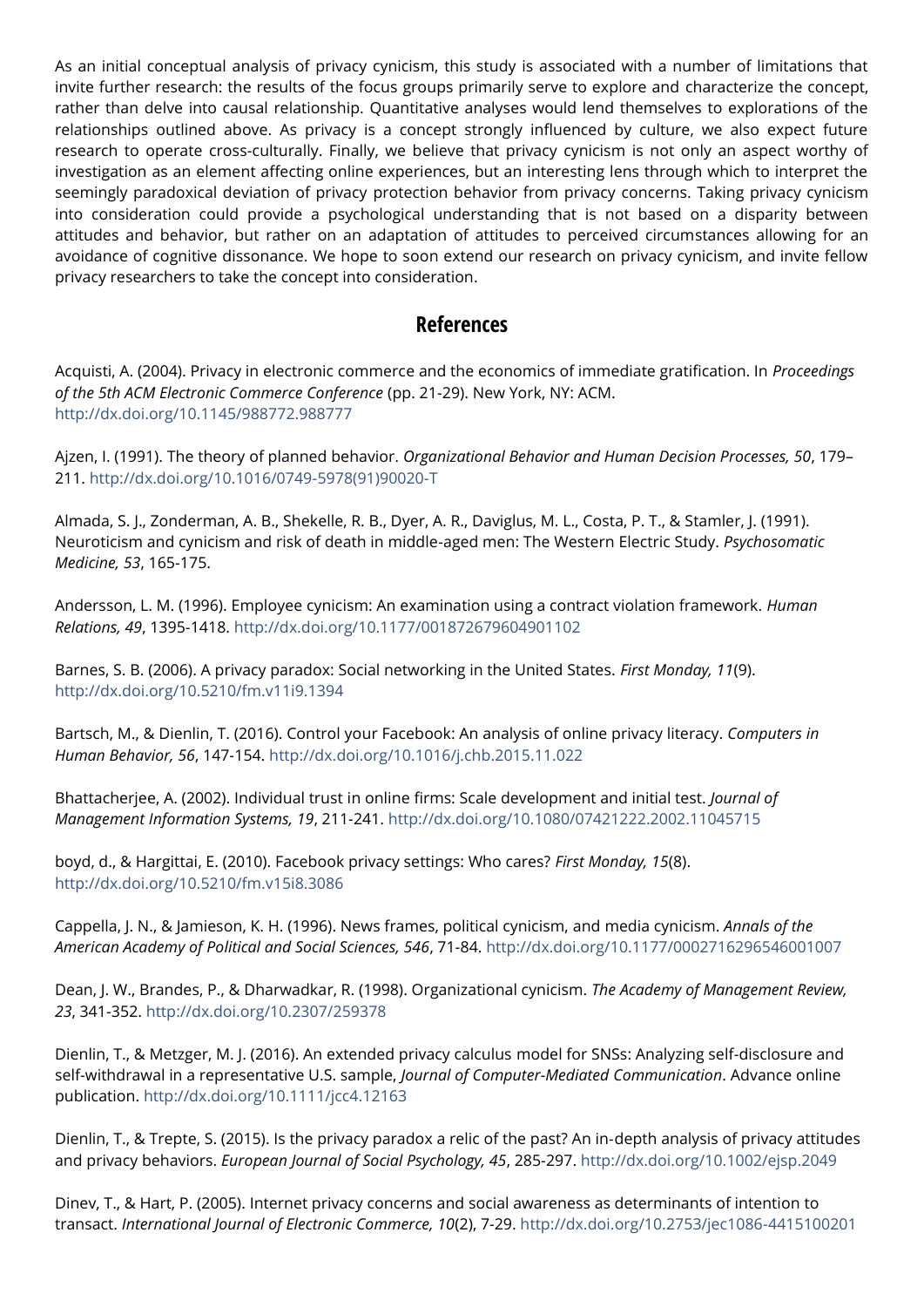Dinev, T., & Hart, P. (2006). An extended privacy calculus model for e-commerce transactions. *Information Systems Research, 17*(1), 61–80.<http://dx.doi.org/10.1287/isre.1060.0080>

DIVSI (2012). *Milieu-Studie zu Vertrauen und Sicherheit im Internet* [Milieu study about trust and security on the Internet]. Retrieved from [https://www.divsi.de/sites/default/files/presse/docs/DIVSI-Milieu-](https://www.divsi.de/sites/default/files/presse/docs/DIVSI-Milieu-Studie_Gesamtfassung.pdf)[Studie\\_Gesamtfassung.pdf](https://www.divsi.de/sites/default/files/presse/docs/DIVSI-Milieu-Studie_Gesamtfassung.pdf)

DIVSI (2013). *Milieu-Studie zu Vertrauen und Sicherheit im Internet - Aktualisierung 2013* [Milieu study about trust and security on the Internet – Update]. Retrieved from [https://www.divsi.de/wp](https://www.divsi.de/wp-content/uploads/2013/12/DIVSI_Milieu-Studie_Aktualisierung_2013.pdf)[content/uploads/2013/12/DIVSI\\_Milieu-Studie\\_Aktualisierung\\_2013.pdf](https://www.divsi.de/wp-content/uploads/2013/12/DIVSI_Milieu-Studie_Aktualisierung_2013.pdf)

Festinger, L. (1957). *A theory of cognitive dissonance*. Palo Alto, CA: Stanford University Press.

Gröger, M., Schmid, V., & Bruckner, T. (2011). Lifestyles and their impact on energy-related investment decisions. *Low Carbon Economy, 2*(2), 107-114[. http://dx.doi.org/10.4236/lce.2011.22014](http://dx.doi.org/10.4236/lce.2011.22014)

Hargittai, E., & Litt, E. (2013). New strategies for employment? Internet skills and online privacy practices during people's job search. *IEEE Security & Privacy, 3*, 38-45.<http://dx.doi.org/10.1109/msp.2013.64>

Hargittai, E., Neuman, R. W., & Curry, O. (2012). Taming the information tide: Perceptions of information overload in the American home. *The Information Society, 28*, 161-173. <http://dx.doi.org/10.1080/01972243.2012.669450>

Hoffman, D. L., Novak, T. P., & Peralta, M. (1999). Building consumer trust online. *Communications of the ACM, 42*(4), 80-85.<http://dx.doi.org/10.1145/299157.299175>

Hoffmann, C. P., Lutz, C., & Poëll, R. (2015). *DIVSI-Studie: Beteiligung im Internet: Wer beteiligt sich wie?* [DIVSI study: Participation on the Internet. Who participates how?]. Retrieved from [https://www.divsi.de/wp](https://www.divsi.de/wp-content/uploads/2015/07/DIVSI-Studie-Beteiligung-im-Internet-Wer-beteiligt-sich-wie_web.pdf)[content/uploads/2015/07/DIVSI-Studie-Beteiligung-im-Internet-Wer-beteiligt-sich-wie\\_web.pdf](https://www.divsi.de/wp-content/uploads/2015/07/DIVSI-Studie-Beteiligung-im-Internet-Wer-beteiligt-sich-wie_web.pdf)

Hoofnagle, C. J., King, J., Li, S., & Turow, J. (2010, April). How different are young adults from older adults when it comes to information privacy attitudes and policies? *SSRN*.<http://dx.doi.org/10.2139/ssrn.1589864>

Hurwitz, J. B. (2013). User choice, privacy sensitivity, and acceptance of personal information collection. In *European data protection: Coming of age* (pp. 295-312). Springer Netherlands[. http://dx.doi.org/10.1007/978-94-](http://dx.doi.org/10.1007/978-94-007-5170-5_13) [007-5170-5\\_13](http://dx.doi.org/10.1007/978-94-007-5170-5_13)

Jarvenpaa, S. L., Tractinsky, N., & Vitale, M. (2000) Consumer trust in an Internet store. *Information Technology and Management, 1*(1-2), 45-71.<http://dx.doi.org/10.1023/a:1019104520776>

Kane, G. C., Alavi, M., Labianca, G., & Borgatti, S. P. (2014). What's different about social media networks? a framework and research agenda. *MIS Quarterly, 38*, 274-304.

Kanter, D. L., & Mirvis, P. H. (1989). *The cynical Americans: Living and working in an age of discontent and disillusion*. Jossey-Bass.

Klara, R. (2016, January 21). How big a problem is it for Google and Facebook that consumers don't trust them? 2 Web brands rank surprisingly low in relevance survey. *AdWeek*. Retrieved from [http://www.adweek.com/news/advertising-branding/how-big-problem-it-google-and-facebook-consumers-don-t](http://www.adweek.com/news/advertising-branding/how-big-problem-it-google-and-facebook-consumers-don-t-trust-them-169108)[trust-them-169108](http://www.adweek.com/news/advertising-branding/how-big-problem-it-google-and-facebook-consumers-don-t-trust-them-169108)

Kokolakis, S. (2017). Privacy attitudes and privacy behaviour: A review of current research on the privacy paradox phenomenon. *Computers & Security, 64*, 122-134. [http://dx.doi.org/10.1016/0047-2352\(87\)90075-4](http://dx.doi.org/10.1016/0047-2352%2887%2990075-4)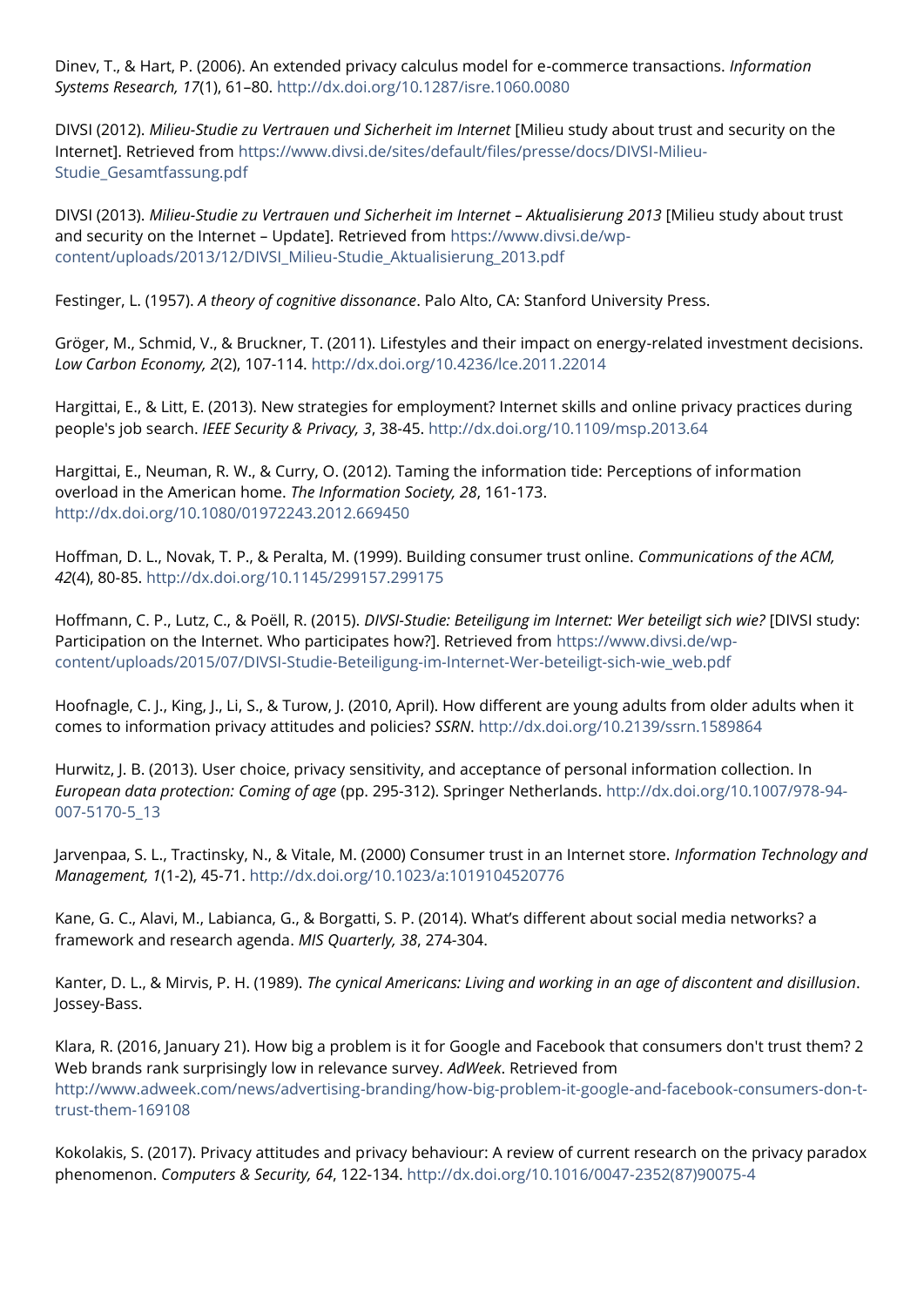Krasnova, H., Spiekermann, S., Koroleva1, K., & Hildebrand, T. (2010). Online social networks: why we disclose. *Journal of Information Technology, 25*, 109–125.<http://dx.doi.org/10.1057/jit.2010.6>

Krasnova, H., Veltri, N. F., & Günther, O. (2012). Die Rolle der Kultur in der Selbstoffenbarung und Privatsphäre in sozialen Onlinenetzwerken [The role of culture in self-disclosure and privacy on social network sites]. *WIRTSCHAFTSINFORMATIK, 54*(3), 123-133.<http://dx.doi.org/10.1007/s11576-012-0323-5>

Langworthy, R. H. (1987). Police cynicism: What we know from the Niederhoffer scale. *Journal of Criminal Justice, 15*(1), 17-35. [http://dx.doi.org/10.1016/0047-2352\(87\)90075-4](http://dx.doi.org/10.1016/0047-2352%2887%2990075-4) 

Lanier, C. D., & Saini, A. (2008). Understanding consumer privacy: A review and future directions. *Academy of Marketing Science Review, 12*(2), 1–45.

Lee, H., Park, H., & Kim, J. (2013). Why do people share their context information on Social Network Services? A qualitative study and an experimental study on users' behavior of balancing perceived benefit and risk. *International Journal of Human-Computer Studies, 71*, 826-877.<http://dx.doi.org/10.1016/j.ijhcs.2013.01.005>

Lutz, C., & Strathoff, P. (2013). Privacy concerns and online behavior – Not so paradoxical after all? Viewing the privacy paradox through different theoretical lenses. In S. Brändli, R. Schister, & A. Tamo (Eds.), *Multinationale Unternehmen und Institutionen im Wandel – Herausforderungen für Wirtschaft, Recht und Gesellschaft* [Changing multi-national companies and institutions – Challenges for economy, law, and society] (pp. 81-99). Bern: Stämpfli. Retrieved from [https://papers.ssrn.com/sol3/Papers.cfm?abstract\\_id=2425132](https://papers.ssrn.com/sol3/Papers.cfm?abstract_id=2425132)

McKnight, D. H., Choudhury, V., & Kacmar, C. (2002). Developing and validating trust measures for e-commerce: An integrative typology. *Information Systems Research, 13*, 334-359.<http://dx.doi.org/10.1287/isre.13.3.334.81>

Metzger, M. J. (2004). Privacy, trust, and disclosure: Exploring barriers to electronic commerce. *Journal of Computer-Mediated Communication, 9*(4).<http://dx.doi.org/10.1111/j.1083-6101.2004.tb00292.x>

Mills, C. M., & Keil, F. C. (2005). The development of cynicism. *Psychological Science, 16*, 385-390. <http://dx.doi.org/10.1111/j.0956-7976.2005.01545.x>

Milne, G. R., Labreque, L. I., & Cromer, C. (2009). Toward an understanding of the online consumer's risky behavior and protection practices. *The Journal of Consumer Affairs, 43*, 449-473. [http://dx.doi.org/10.1111/j.1745-](http://dx.doi.org/10.1111/j.1745-6606.2009.01148.x) [6606.2009.01148.x](http://dx.doi.org/10.1111/j.1745-6606.2009.01148.x)

Otte, G. (2004). *Sozialstrukturanalysen mit Lebensstilen – Eine Studie zur theoretischen und methodischen Neuorientierung der Lebensstilforschung* [Social structure analysis with lifestyles – A study for the theoretical and methodical re-orientation of lifestyle research]. Wiesbaden: VS Verlag für Sozialwissenschaften. <http://dx.doi.org/10.1007/s11577-005-0157-x>

Park, Y. J. (2013). Digital literacy and privacy behavior online. *Communication Research, 40*, 215-236. <http://dx.doi.org/10.1177/0093650211418338>

PEW Research (2014): *Public perceptions of privacy and security in the post-Snowden era*. Retrieved from [http://www.pewinternet.org/files/2014/11/PI\\_Public PerceptionsofPrivacy\\_111214 .pdf](http://www.pewinternet.org/files/2014/11/PI_Public%20PerceptionsofPrivacy_111214%20.pdf)

Prensky, M. (2001). Digital natives, digital immigrants part 1. *On the horizon, 9*(5), 1-6. <http://dx.doi.org/10.1108/10748120110424816>

Raynes-Goldie, K. (2010). Aliases, creeping, and wall clearning: Understanding privacy in the age of Facebook. *First Monday, 15*(1).<http://dx.doi.org/10.5210/fm.v15i1.2775>

Regoli, R. (1976). An empirical assessment of Niederhoffer's police cynicism scale. *Journal of Criminal Justice, 4*, 231-241. [http://dx.doi.org/10.1016/0047-2352\(76\)90005-2](http://dx.doi.org/10.1016/0047-2352%2876%2990005-2)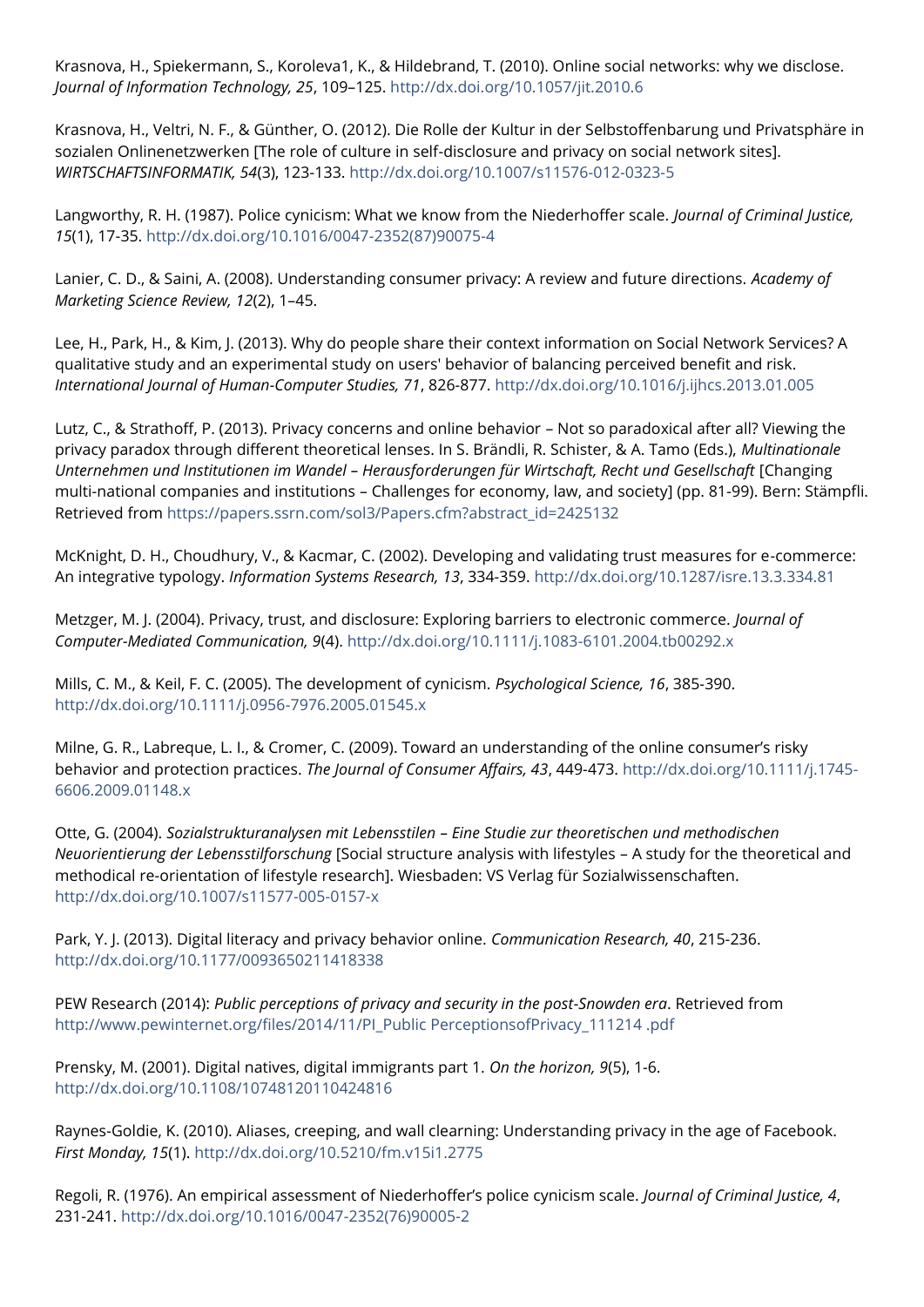Rousseau, D. M., Sitkin, S. B., Burt, R. S., & Camerer, C. (1998). Not so different after all: A cross-discipline view of trust. *Academy of Management Review, 23*, 393-404.<http://dx.doi.org/10.5465/amr.1998.926617>

Salanova, M., Llorens, S., Garcia-Renedo, M., Burriel, R., & Bresc, E. (2005). Toward a four-dimensional model of burnout: A multigroup factor-analytical study including depersonalization and cynicism. *Educational and Psychological Measurement, 65*, 901-913.<http://dx.doi.org/10.1177/0013164405275662>

Smith, H. J., Dinev, T., & Xu, H. (2011). Information privacy research: An interdisciplinary review. *MIS Quarterly, 35*, 989-1016.

Smith, T. W., & Pope, M. K. (1990). Cynical hostility as a health risk: Current status and future directions. *Journal of Social Behavior and Personality, 22*, 525-548.

Trepte, S., Teutsch, D., Masur, P. K., Eicher, C., Fischer, M., Hennhöfer, A., & Lind, F. (2015). Do people know about privacy and data protection strategies? Towards the "Online Privacy Literacy Scale"(OPLIS). In S. Gutwirth, R. Leenes, & P. de Hert (Eds.), *Reforming European data protection law* (pp. 333-365). Dordrecht: Springer Netherlands.

Tufekci, Z. (2008). Grooming, gossip, Facebook and MySpace: What can we learn about these sites from those who won't assimilate? *Information, Communication & Society, 11*, 544–564. <http://dx.doi.org/10.1080/13691180801999050>

Turner, J. H., & Valentine, S. R. (2001). Cynicism as a fundamental dimension of moral decision-making: A scale development. *Journal of Business Ethics, 34*, 123-136.<http://dx.doi.org/10.1023/a:1012268705059>

Valentino, N. A., Beckmann, M. N., & Buhr, T. A. (2001). A spiral of cynicism for some: The contingent effects of campaign news frames on participation and confidence in government. *Political Communication, 18*, 347-367. <http://dx.doi.org/10.1080/10584600152647083>

Young, A., & Quan-Haase, A. (2013). Privacy protection strategies on Facebook: The Internet privacy paradox revisited. *Information, Communication & Society, 16*, 479–500.<http://dx.doi.org/10.1080/1369118x.2013.777757>

# **Appendices**

#### **Appendix A: German Original Version of Quotes**

**Q1**: *Ich denke, dass, sobald man irgendwie irgendwas im Internet macht, seine spuren hinterlassen hat, und derjenige, der etwas über mich rausfinden will, es auch ohne von mir eigens angegebenen Daten tun kann. Daher habe ich keine Angst irgendwelche Daten (ausgenommen von Kontonummer) preis zu geben.* 

**Q2**: *Wir die Facebook nutzen und Onlineeinkäufe etc. erledigen haben schon so viel von sich preis gegeben dass ein Hacker genug Daten hat, um dich fertig machen zu können. Es ist mir also eher egal, was ich im Internet poste, da ich nur einer von vielen bin und dieses Risiko eben eingehe. Allerdings wäre ich am liebsten komplett aus dem Internet entkuppelt, aber dies ist ja nicht mehr so einfach heutzutage.* 

**Q3**: *Einige Tage später gab es Medienmitteilungen, dass PayPal von Hackern auch "geknackt" worden war. Nun blieb bei mir das Gefühl: "Hättest du das doch besser gelassen". Nun jedoch schwirren schon so viele Daten von mir im Internet herum, dass ich dies nicht mehr rückgängig machen kann. Meiner Meinung nach hat niemand, der im Internet eBay, Amazon etc. oder Versandhäuser benutzt, irgendeine Kontrolle.* 

**Q4**: *Bisher war ich immer zögerlich, mich am Internet zu beteiligen und bewusst Daten weiterzugeben. Aber auch wenn man versucht, das zu vermeiden und z.B. Nicknames benutzt, kann ja verfolgt werden, von welchem Anschluss aus man*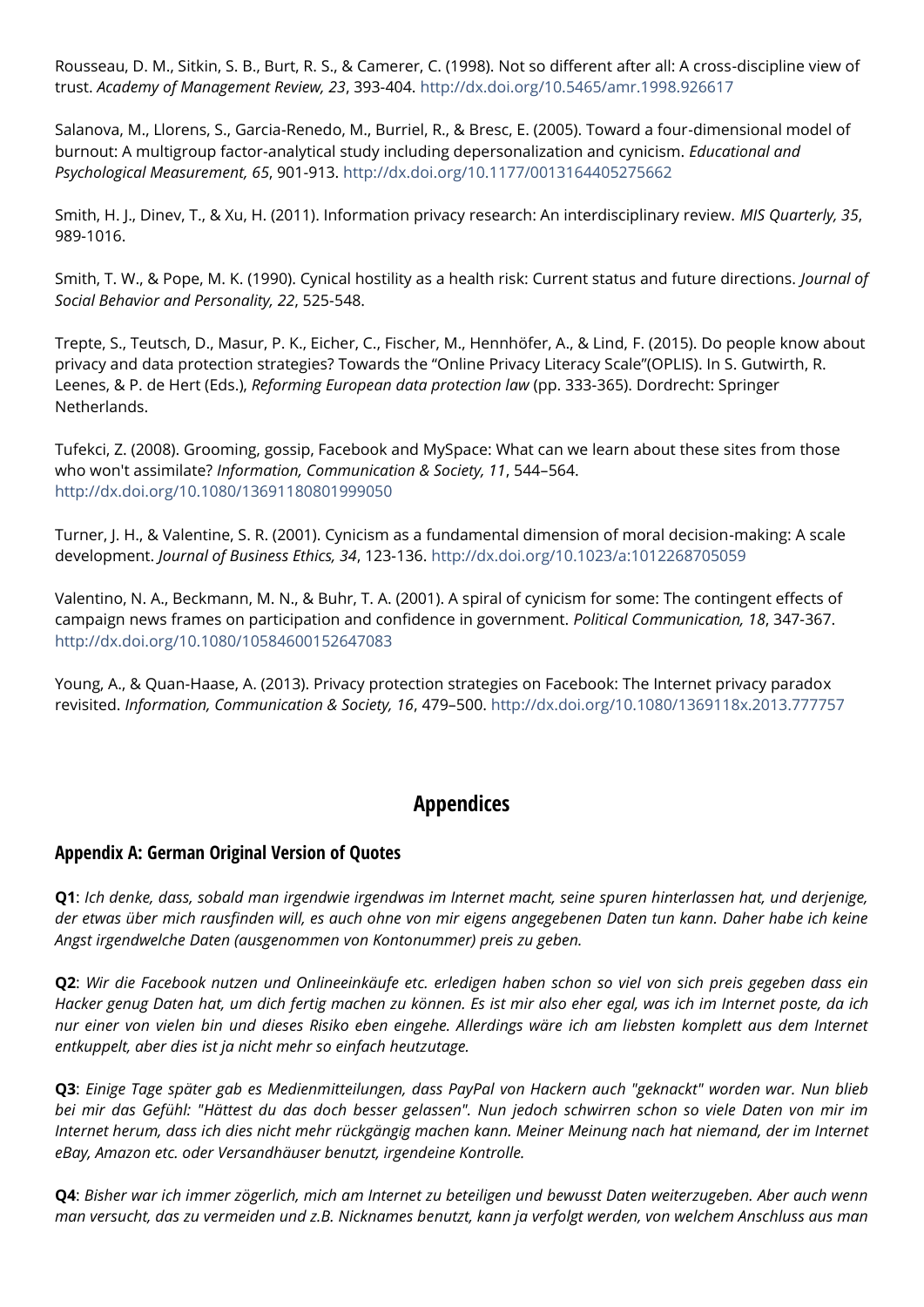*ins Internet geht, wie lange man auf welchen Seiten ist usw. Dadurch gibt man Daten preis, die man eigentlich gar nicht weitergeben wollte. Letztlich kann man das kaum beeinflussen, jedenfalls dann nicht, wenn man, wie ich, computertechnisch weitgehend Laie ist.* 

**Q5**: *Ist Kontrolle nicht für den Normalbürger was Geheucheltes, damit er sich besser fühlt? Ich habe alleine in meinem Umfeld zu so vielen Privaten Daten Zugriff, nur dadurch, dass ich PCs von anderen mal überarbeitet habe. Die Leute erzählen mir immer wie wichtig es ist, Virenscanner und dies und jenes drauf zu machen, damit niemand an ihre Daten kommt. Dann im nächsten Moment geben sie mir Passwörter, Kreditkarten und alles was ich will. Wenn die Leute sich nicht auskennen, dann leben sie nur in einem Glauben, dass ihre Daten sicher sind. Wenn die Leute sich auskennen, merkt man, es ist einfach zu viel Arbeit, alles zu verschlüsseln.* 

**Q6**: *...Wer glaubt denn noch wirklich, dass er die Kontrolle über seine Daten im Internet/Leben hat!? Jede Bewegung / jeder Klick im Internet/Leben wird von irgendjemand irgendwo festgehalten, analysiert, in Statistiken ausgewertet! Diese Daten dienen entweder im nahen oder weiterem Sinne: das Geld zu mehren; Macht zu erlangen; Ängste zu verbreiten und zu kontrollieren!* 

**Q7**: *Das ist doch ne totale Illusion, dass man sich so davor schützen kann! Man hat auch vor dem Internet schon Werbung per Post bekommen, obwohl man denen nie seine Adresse gegeben hat. Jeder, der einen Facebookaccount hat oder Onlinebanking oder eBay macht, hat seine Daten schon an die Datenkrake verloren...* 

**Q8**: *Ich bin der Meinung, dass wir selbst als Otto Normalverbraucher im Internet durch Online-Shopping, Urlaubsbuchungen, Flugbuchungen, Onlinebanking, Soziale-Netzwerke, Emails, Voip, usw. längst einen so gro\_en virtuellen Fu\_abdruck hinterlassen und soviele Daten von uns preis geben, dass geübte Hacker oder Personen, die diese Daten wirklich interessieren, ohne grö\_ere Probleme darauf Zugriff haben.* 

**Q9**: *Ich bin der Meinung, dass man ohne Internet nicht mehr auskommt und es immer mehr in unseren Alltag tritt bzw. wir dort immer mehr hingezogen werden. Sei es als Kunden eines Store, der bestimmte Angebote nur noch online bietet oder als Kunde einer Bank, die Ihren Kunden mit Online-Konto bestimmte Vorteile bietet. Wir können es nicht verhindern.* 

**Q10**: *Also, ich mache mir mittlerweile nicht so viele Gedanken darüber. Eins ist jedoch klar, man muss schon vorsichtig sein. Es ist aber auch klar, dass man leider keine Kontrolle über die persönlichen Daten hat, denn auch wenn man sich irgendwo ganz abmeldet, bleiben die Daten gespeichert.* 

**Q11**: *Ich bin sehr locker im Umgang mit Daten. Es ist doch unlogisch zu denken, man könne seinen digitalen Fu\_abdruck irgendwie verwischen, bei der Anzahl an Aktivitäten bzw. Beteiligung im Internet. Da muss man wohl als Aussteiger auf einer Alm leben ;)* 

#### **Appendix B: Description of the Internet Milieus**

The Internet milieus were first established in a large-scale German-wide study on Internet use in Germany (DIVSI, 2012) and subsequently reaffirmed in a follow-up survey one year later (DIVSI, 2013). The focus group participants in this article were recruited along the Internet milieus by the cooperating market and social science research institute. The Internet milieus are largely in line with the older concept of Sinus-Milieus®, developed in the 1980ies (Otte, 2004; Gröger et al., 2011). The Internet milieu typology was originally developed in two steps: with 60 qualitative interviews in a first step and a large face-to-face (computer-assisted) survey with 2047 respondents in a second step. The survey was representative of the German population aged 14 and older. The Internet milieus were constructed with a cluster analysis from the quantitative data, based on three main factors: Sinus-Milieu® membership, Internet use, and data protection/privacy attitudes. For more information on the methodological construction of the original typology see DIVSI (2012, pp. 19-34).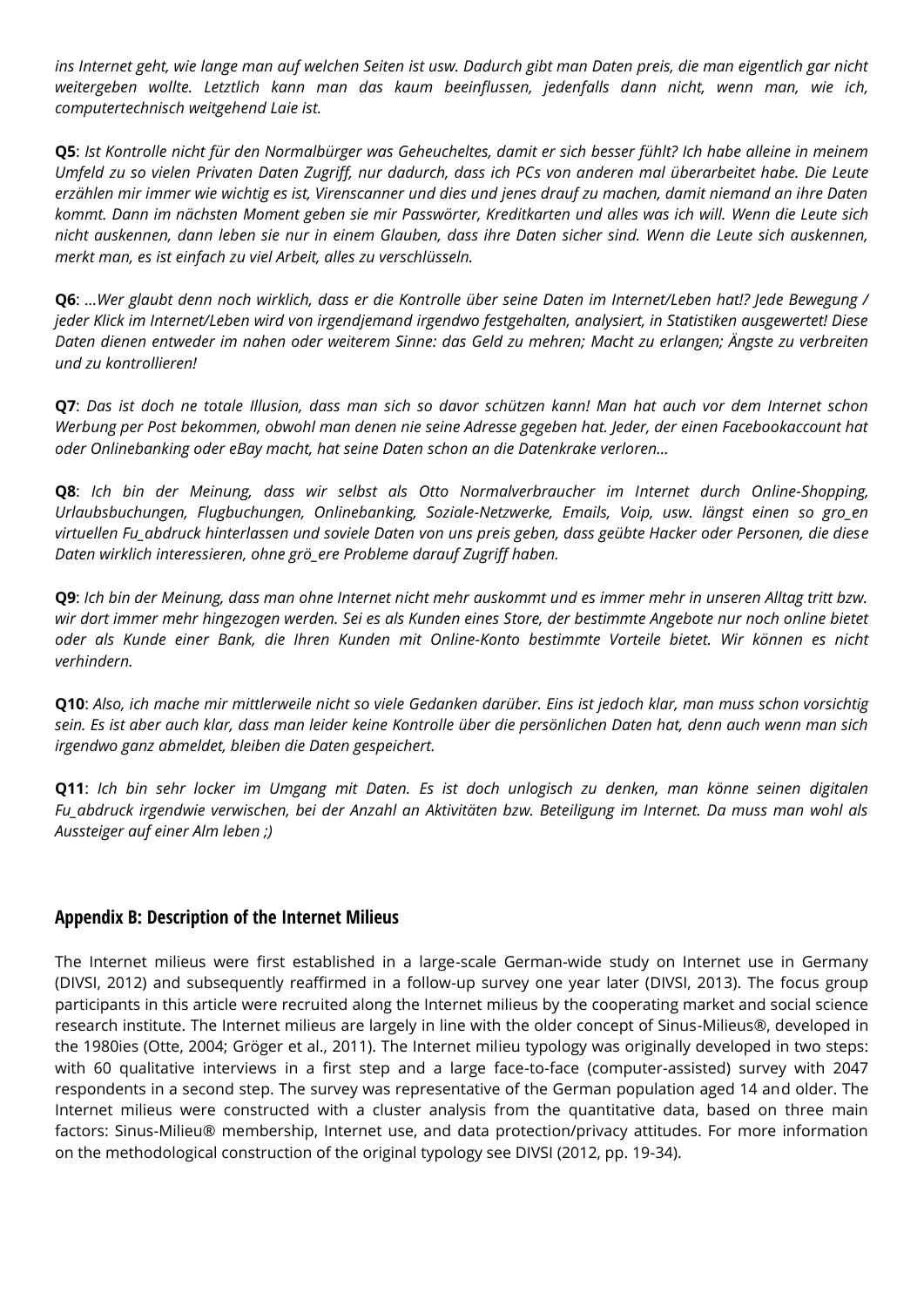#### **Digital natives**.

#### **Immersed natives / Digital Souveräne** (16 percent of Internet users in Germany):

- Age: below 40 (youngest milieu of all)
- Education: highest level of education of all groups
- Income: high level of income
- Occupation: often in media and creative industries, often self-employed
- Elevated postmodern milieu, pronounced performance ethos and elite consciousness
- High technology enthusiasm, high Internet use intensity, broad spectrum of online activities, high level of computer and Internet skills

#### *Selective natives / Effizienzorientierte Performer* (16 percent of Internet users in Germany):

- Age: below 50 (On average: 40 years old)
- Education: high level of education
- Income: highest level of income of all groups
- Occupation: many self-employed, large part of medium/skilled employed and upper public administration professionals
- Performance-oriented milieu, success-driven, optimistic performance stance and life stance, let's do it approach, self-confidence as modern top performers
- High technology enthusiasm, high Internet use intensity, broad spectrum of online activities, high level of computer and Internet skills

#### *Entertainment-oriented natives / Unbekümmerte Hedonisten* (12 percent of Internet users in Germany):

- Age: younger and middle-aged group (On average: 42 years old)
- Education: predominantly low level of education
- Income: intermediate level of income
- Education: less skilled to medium-skilled service employees, workers and crafts(wo)men
- Hedonistic milieu, orientation towards enjoyment, experience and excitement, underdog mentality
- Quite high technology enthusiasm, high Internet use intensity, rather broad spectrum of online activities, average/intermediate level of computer and Internet skills

#### **Digital immigrants**.

#### *Detached immigrants / Verantwortungsbedachte Etablierte* (10 percent of Internet users in Germany):

- Age: broad age spectrum, centering on 30 to 50 years old
- Education: high level of education
- Income: intermediate to high level of income
- Occupation: mostly high-level service employed and upper public administration
- Conservative and established milieu, liberal intellectual attitudes, elite consciousness, optimistic performance stance and life stance
- Intermediate technology enthusiasm, rather high Internet use intensity, rather broad spectrum of uses, rather high level of computer and Internet skills

#### *Skeptical immigrants / Postmaterielle Skeptiker* (9 percent of Internet users in Germany):

- Age: very broad spectrum from 20 to 60 (On average: 45 years old)
- Education: primarily low level of education
- Income: intermediate level of income
- Occupation: qualified employees, workers and skilled workers, self-employed
- Social-ecological milieu, ecologically ambitious middle of society, sustainable lifestyle, high willingness to refrain from luxury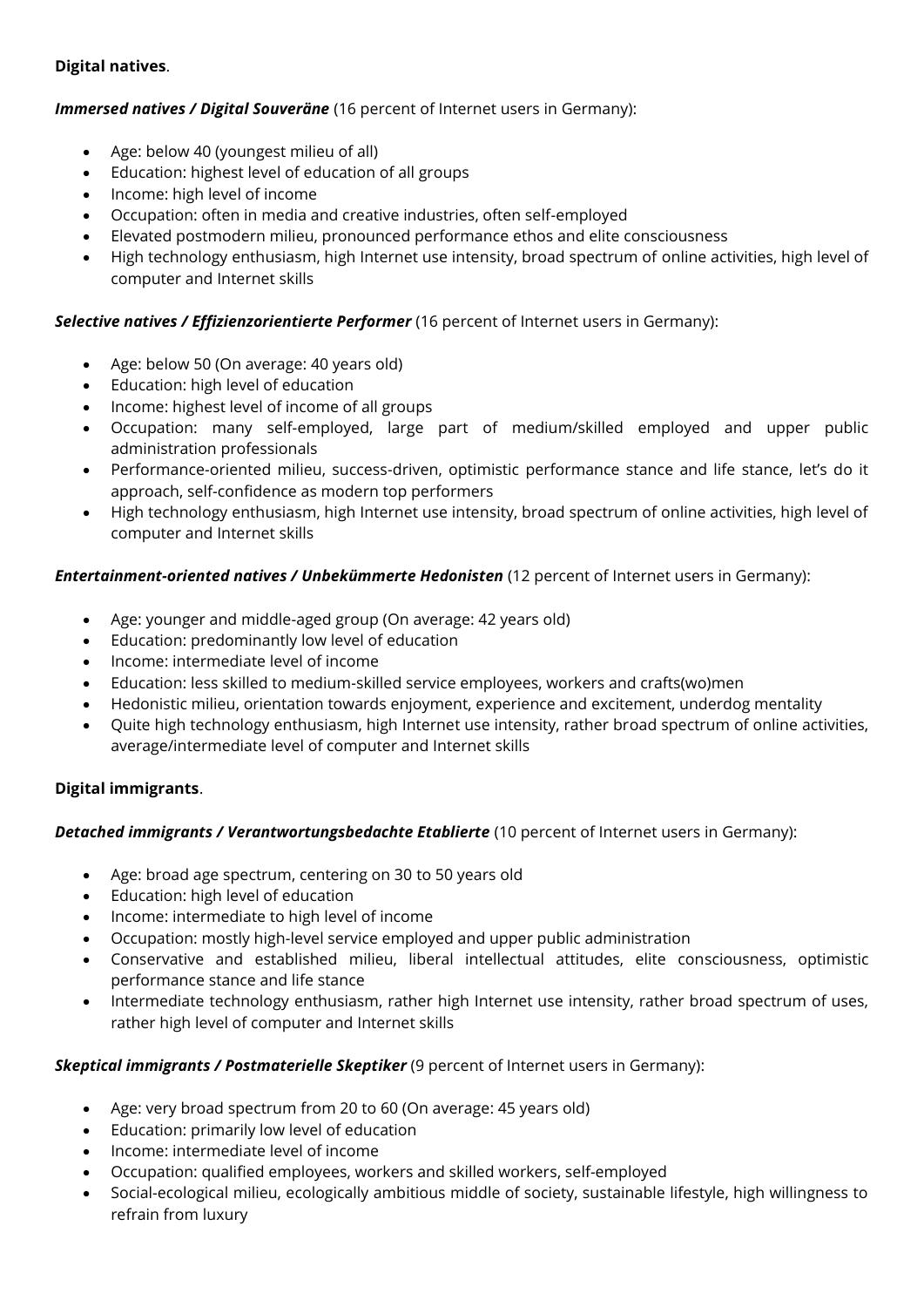Low technology enthusiasm, rather high Internet use intensity, rather broad spectrum of online activities, rather high level of computer and Internet skills

#### **Digital outsiders**.

#### *Law-and-order outsiders / Ordnungsfordernde Internetlaien* (10 percent of Internet users in Germany):

- Age: predominantly between 40 and 70 (On average: 51 years old)
- Education: lower to intermediate level of education
- Income: low to intermediate level of income
- Occupation: predominantly part-time employed, housewifes/homemakers, retirees, unemployed, and low/intermediate skilled employees and workers
- Conservative-established milieu, civic middle class, harmony orientation, preference for safety and protection
- Low technology enthusiasm, intermediate Internet use intensity, intermediate spectrum of online activities, low level of computer and Internet skills

#### *Internet-distanced outsiders / Internetferne Verunsicherte* (27 percent of Internet users in Germany):

- Age: highest age of all groups (On average: 62 years old)
- Education: low level of education
- Income: low level of income
- Occupation: high proportion of retirees, basic professions, workers and skilled workers
- Traditional and precarious milieu, need for straightforwardness, clarity and security, resignation and pessimism towards the future
- Low technology enthusiasm, low Internet use intensity, small spectrum of online activities, low level of computer and Internet skills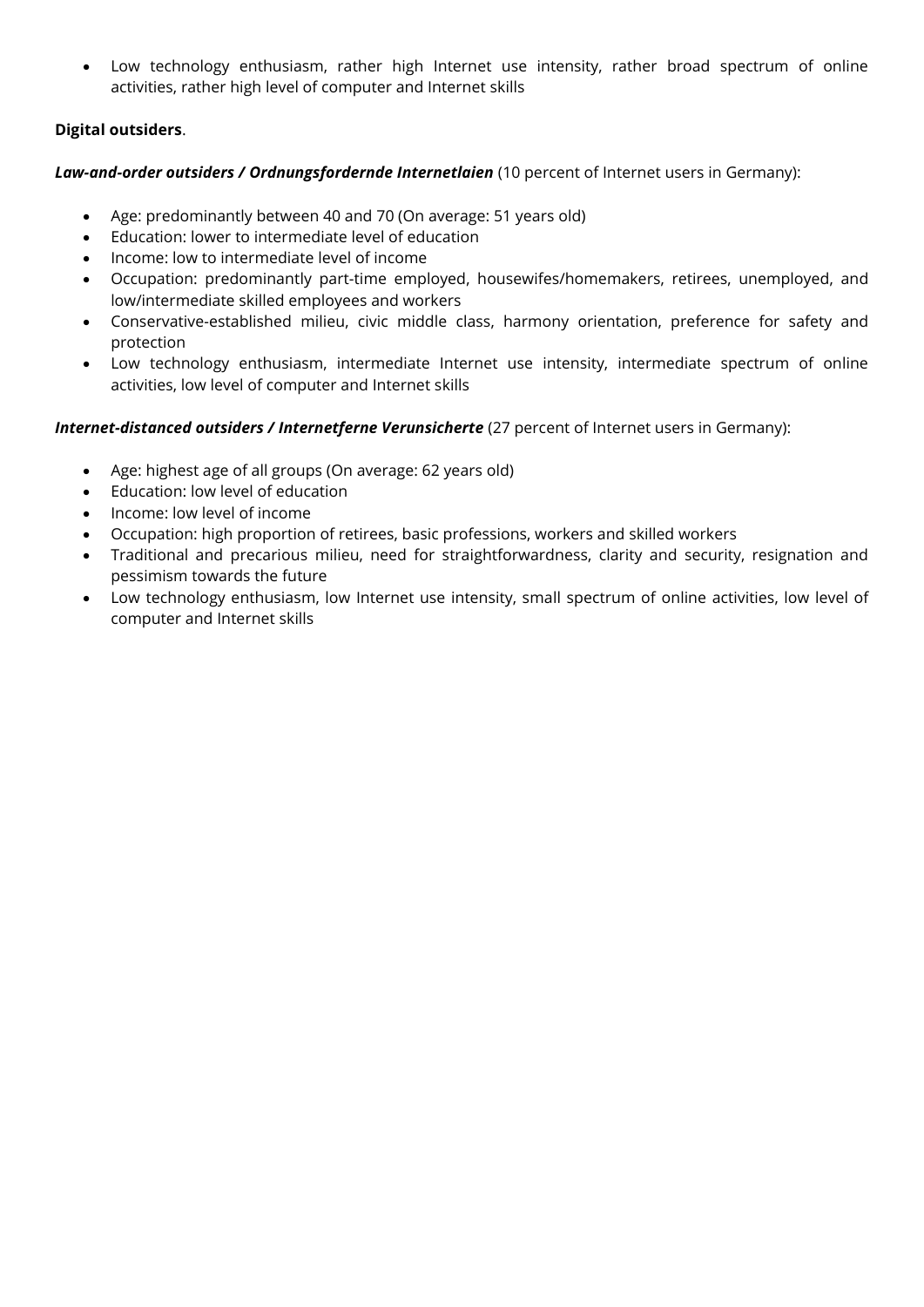

*Figure A1.* Overview of the seven Internet Milieus (DIVSI, 2013). The vertical axis describes individuals' SES, ranging from working class to middle class, to upper class. The horizontal axis describes attitudes and orientations, ranging from traditional and conserving on the left, to modernization/individualization in the middle, to re-orientation and realignment on the right.

### **Appendix C: Focus Group Guideline**

This is a summarized version of the guideline. A more detailed version is available upon request.

#### **Introduction: General attitude towards the Internet.**

- What does the Internet mean to you?
- What are the major advantages and disadvantages of the Internet?

#### **Internet use.**

- Since when do you use the Internet?
- How often do you use the Internet?
- How much time per day do you spend using the Internet?
- Which devices do you use to access the Internet?
- What do you do when you are online? Which platforms do you use?
- For which purposes do you use the Internet? (Also: Do you sometimes go
- online without a concrete purpose in mind?)
- Do you find using the Internet easy? Where are your limits?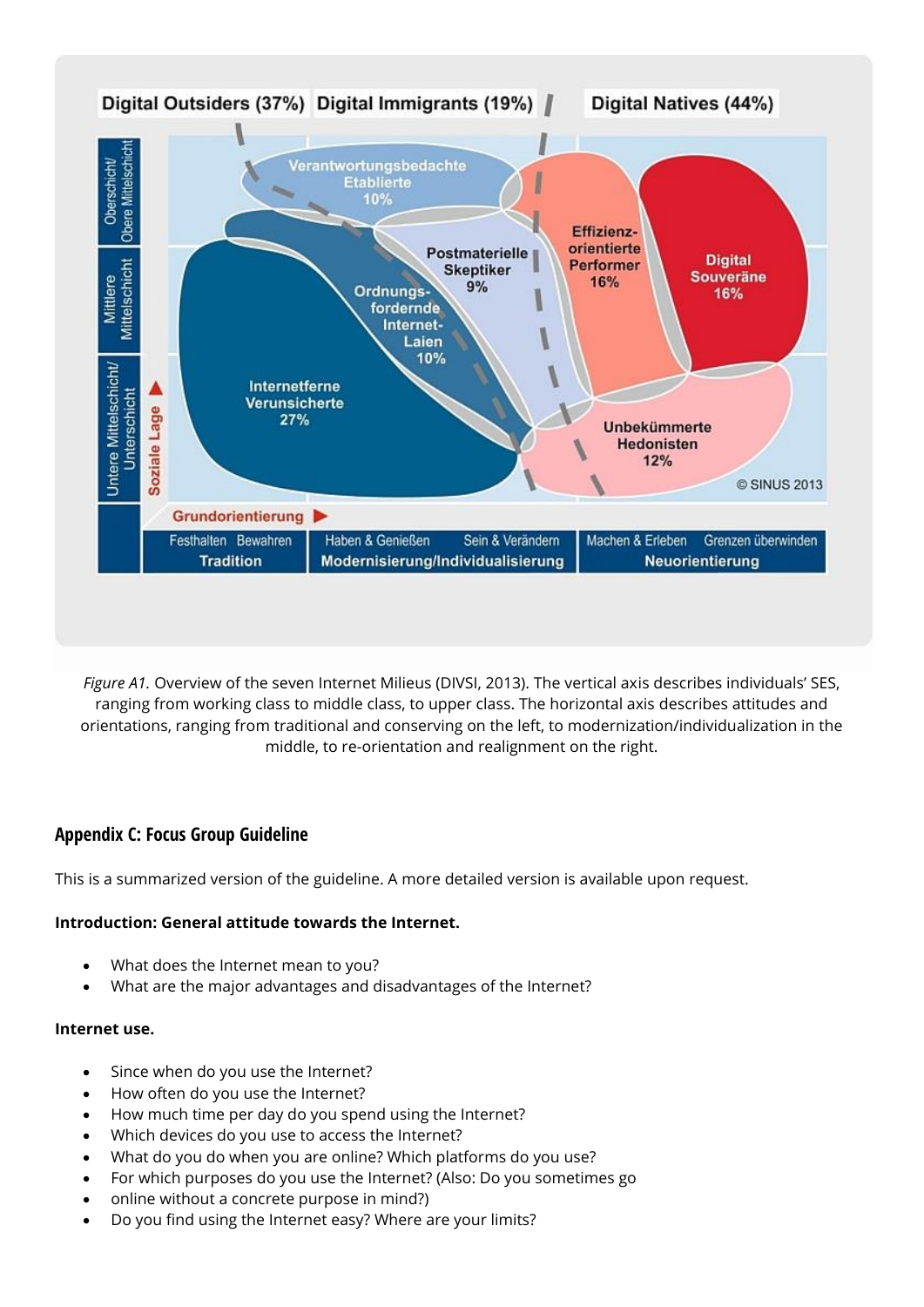- How do people in your social environment use the Internet?
- Do you have friends who use the Internet very actively? How does that show?
- →*Collection on Flipchart: forms of Internet use and activities*

#### **Social Internet use/Self-Disclosure.**

- How important is the exchange with others for your Internet use?
- Are you active in online communities? (If not: why not?)
- How often do you post texts, videos and photos online? What kind of texts, videos and photos?
- Who do you post texts, videos and photos to (which audience)?
- Do you know the people you communicate with online (from the offline world)?
- Are there things you only do on the Internet, and nowhere else?
- What things would you not do on the Internet? / Are there things you would only do offline?
- →*Collection on Flipchart: social forms and activities of Internet use*

#### **Online participation.**

- What does "participation", in general, mean to you?
- What does online participation mean to you?

Assocation spaces / Semantic fields of online participation

#### **Areas/Domains of online participation.**

- →*Carefully support the areas emerging from the addition to be able to assess not mentioned but existing aspects (education, business, sports, cultural participation…)*
- Which other areas/domains/fields of participation can you think of?
- Where do you participate online?
- Who is the public/recipient of your online participation activities?
- Where are your friends and colleagues participating?
- →*Sorting forms of participation on a continuum according to the depth/quality of participation*
- Which are the most important areas of participation on the Internet? (ca. 3)

#### **Chances and risks of online participation.**

- What are advantages, positive aspects and chances of online participation?
- What's the concrete benefit of online participation: for you personally? For others? For society?
- →*Laddering to assess and understand the "higher end states" (motivation and expectations)*
- What are the disadvantages, negative aspects and risks of online participation?